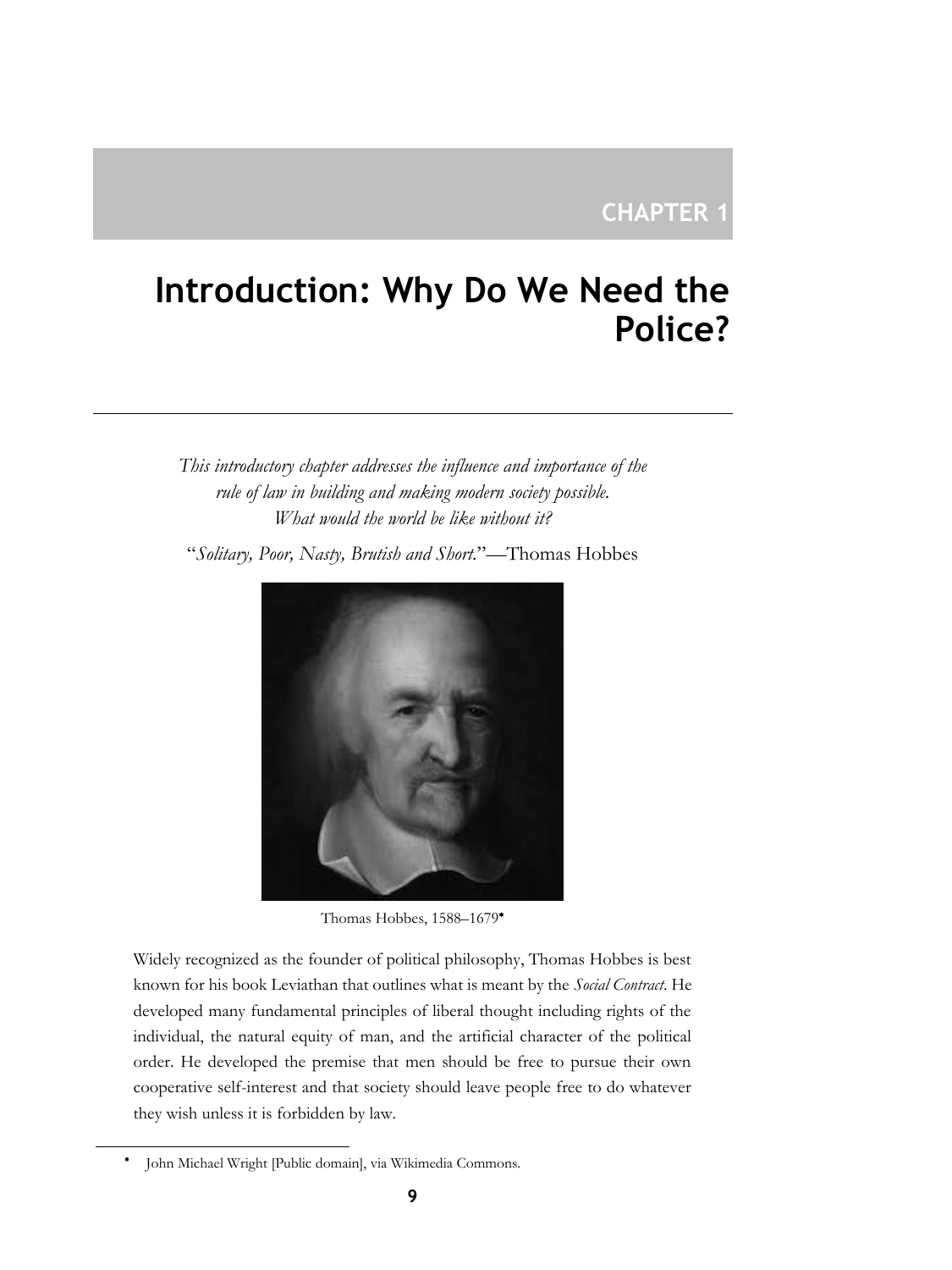# **Learning Outcomes**

Upon successful completion of this chapter the student will be able to:

- Discuss the need for the police in general.
- Describe what the world would be like without the police.
- Define perception and the difference between objective reason and subjective passion.
- Describe the primary function and orientation of the police.
- Describe the difference between Social Justice and Criminal Justice.

# **Important Concepts**

- The State of Nature and the Social Contract
- Social Justice
- Rule of Law
- **Perception**
- Objective Rationality vs. Subjectivity
- Objective Bias
- Subjective Bias

# **Questions for Discussion**

- Describe what is meant by "the social contract."
- What is the "rule-of-law" and why is it important?
- What do you want from the police?
- Discuss an event or situation where the different perceptions of individuals or groups caused conflict.
- Provide an example of a subjective interpretation of an event. Provide an example of an objective interpretation of an event. Describe the difference.
- What is meant by culture? What are a few characteristics of the police subculture?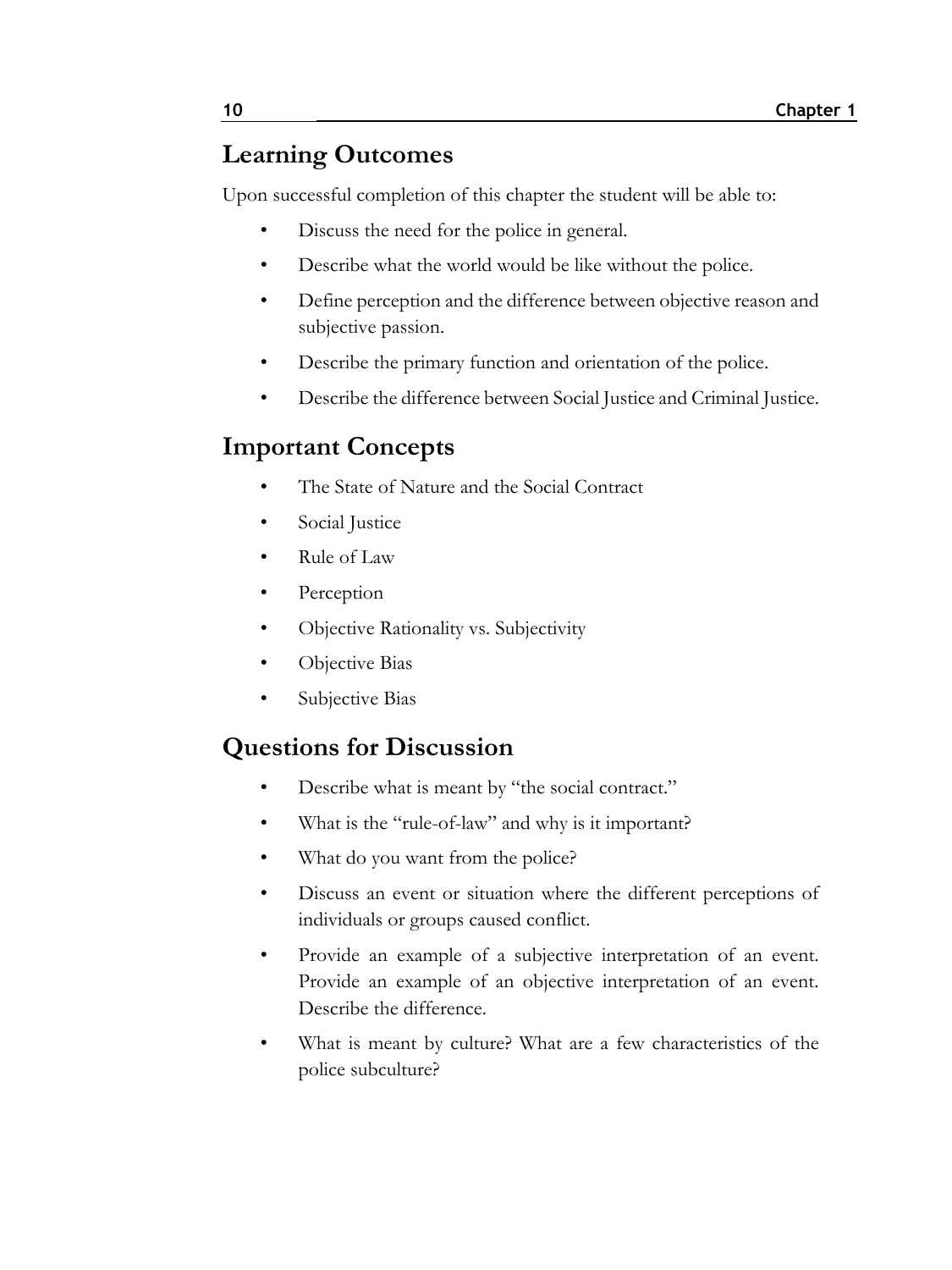### **INTRODUCTION—THE SOCIAL CONTRACT AND THE SOCIAL WARRIOR**

What is the legitimate role of government in a Democratic society? This question has dogged scholars for centuries. Throughout history, governments have existed to restrict, regulate, and, in a general sense, put controls on people. In short, government is, by its very nature, a repressive entity.

Enlightened thinkers such as **Rousseau, Locke and Hobbes** provided lengthy works on what is now referred to as the *social contract;* the idea that all members of society agree and surrender certain natural rights, such as engaging in warfare, to the government in return for security. In order to provide that security, the government is invested with limited powers, such as the use of force and coercion to maintain social stability and protect the individual interests of societal members. Individuals, in turn, largely give up the right to use physical force in their own defense and in their efforts to secure the necessities for survival. The government, finally, is expected to provide an effective system for regulating conduct and to create forums for resolving conflict (Gaines, 2011, p. 2).

Discuss the social contract in light of recent mass shooting events. Is the government holding up its end of the bargain?

The legal authority for the police to use force is the manifestation of the power of the state and the foundation of the police function. In the United States, the idea of limited government has been put to the test. The U.S. Constitution is not an enabling document; it is one intended and designed to limit government, the most notable example of this being the Bill of Rights without which the Constitution would not have been ratified in 1789. This document goes to great length to specify what the government, i.e., the police, cannot do. The Fourth Amendment restricts the police (search & seizure) and the Fifth and Sixth Amendments specify, through case law, what police officers must do in certain situations to preserve the rights of citizens who have been accused of crimes.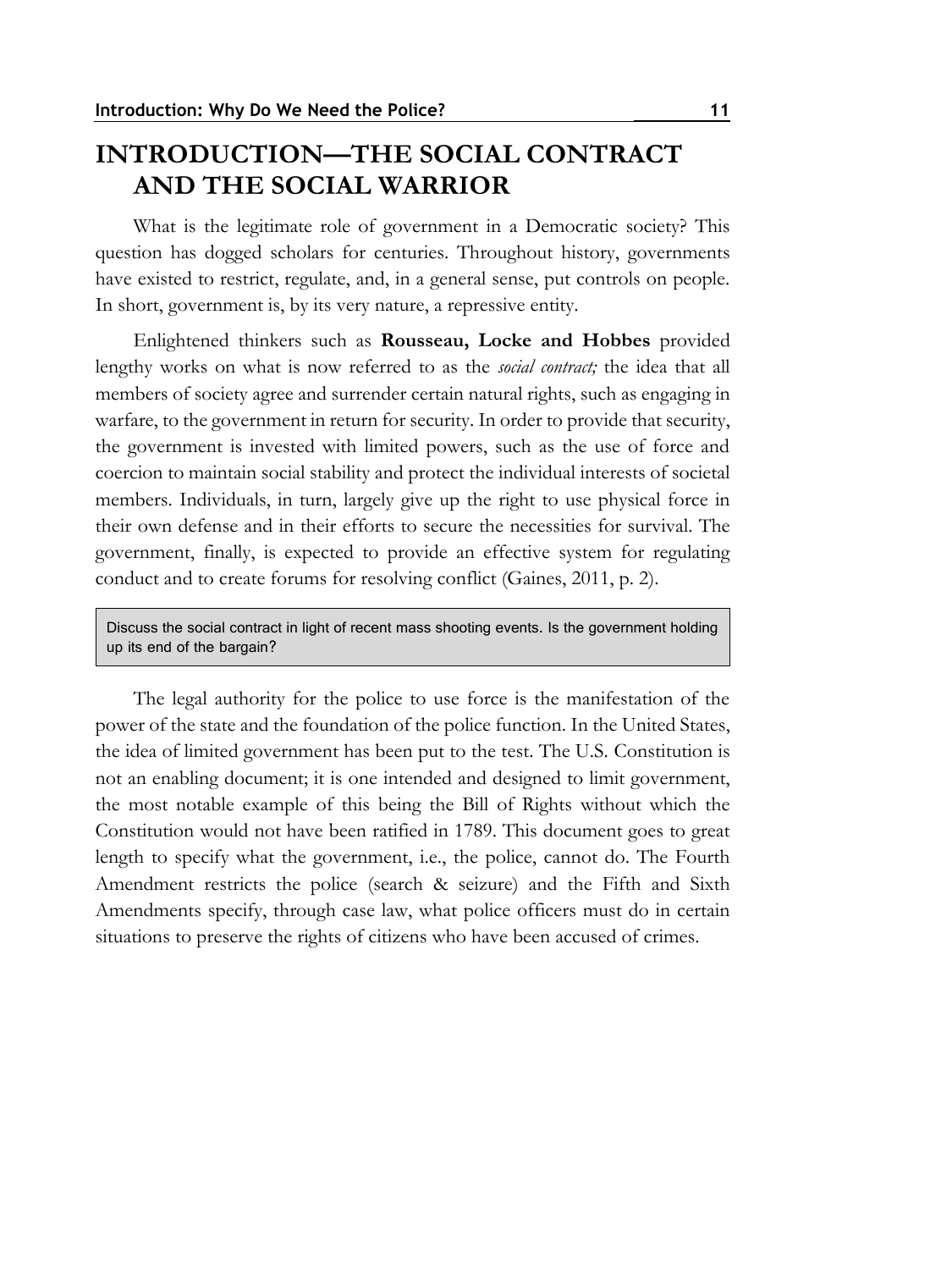

Jean-Jacques Rousseau

French philosopher Jean-Jacques Rousseau (1712–1778). In 1762 he published 'The Social Contract' arguing that all men are born free and equal, the basis of both the French and American revolutions. Rousseau proposed that in the state of nature man holds "uncorrupted morals" in contradiction to Hobbes who maintained that man is wicked and wholly self-interested, lacking any virtue. If it were not for the corrupting influence of civilization, men would be free, wise and virtuous, and living the good life.

The conflict between how Hobbes and Rousseau view man's nature, savage and wholly self-interested (Hobbes), noble and virtuous (Rousseau), continues even today. Beyond Hobbes belief in the need for collective protection, a *Leviathan* to ward off the primitive savage nature of man against man; and Rousseau's belief in the "noble savage" uncorrupted by the influence of civilization, a new idea has recently crept into collective public consciousness, an idea not supported by either philosophy. That idea seeks to empower government to do things *for* people, e.g., the social safety net. Hobbes believed in the need for government to protect members of society from the state of nature. Rousseau believed that the nobility of the state of nature was corrupted by the unnatural limitations of civilization.

Caught in the middle of this role dichotomy are those who are charged with maintaining public order—even using force if necessary, to do so—the police. Some believe in the police as the righteous defenders of the rule-of-law, others see the police as agents of *social justice*. The problem for the police, however, is that

Maurice Quentin de La Tour [Public domain], via Wikimedia Commons.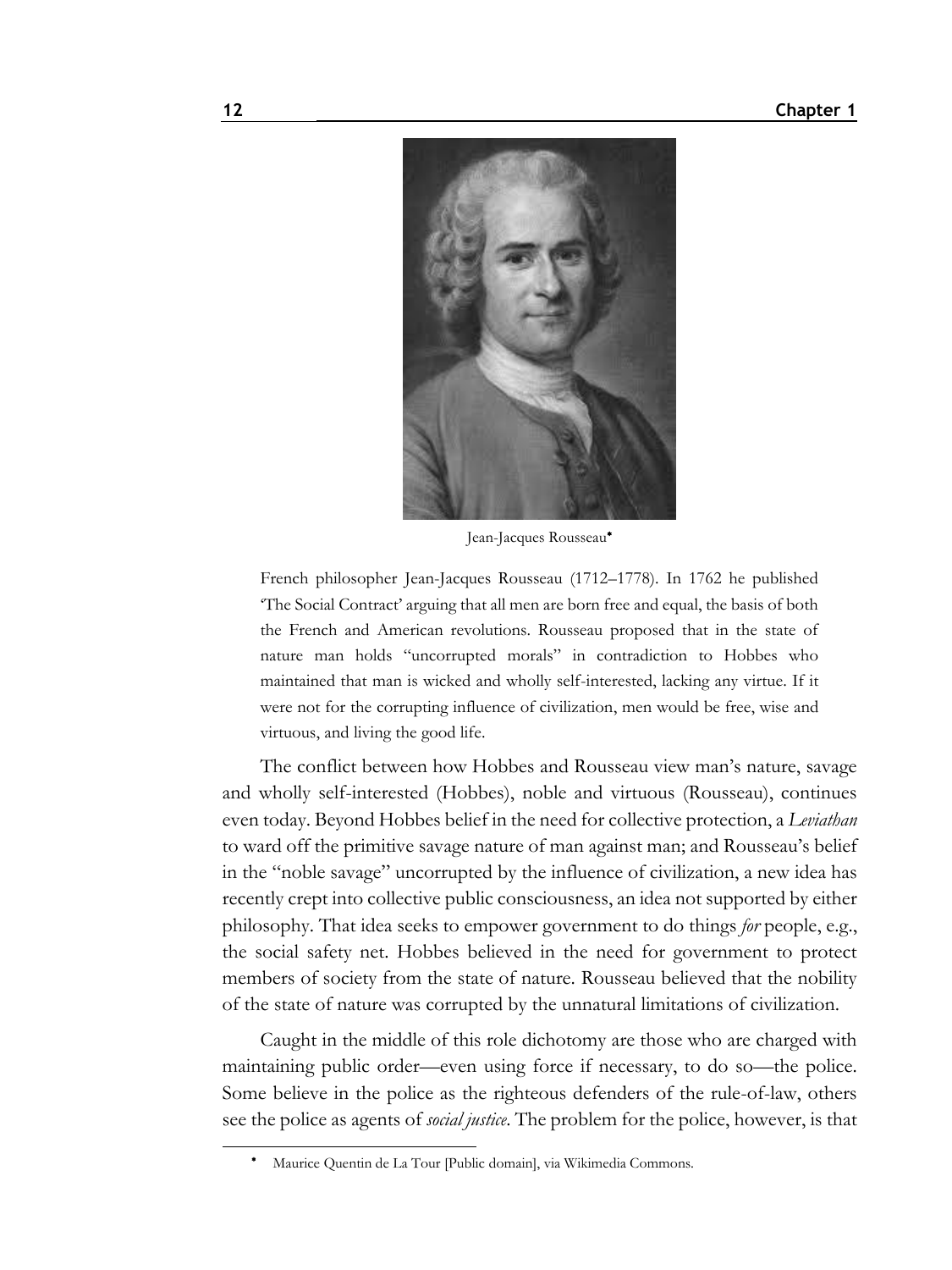they are not in the social justice business; they are in the criminal justice business.**<sup>1</sup>** The idea that the police can and should do more to promote social welfare—do things for people—is at the heart of police-community relations problems today.

What does the term "Social Justice" mean to you? Can you define it? How would your best friend define it, how about a co-worker or a parent? Would all these definitions and meanings be consistent?



Photo of Riot Police (2005)<sup>\*</sup>

### **THE NECESSITY FOR THE RULE OF LAW**

The ability for human beings to pursue their own self-interest is regulated and restricted by the rule of law: mans' freedom is constrained to do both good (Rousseau) and bad (Hobbes).

In the state of nature, freedom is to be under no other restraint but the law of nature i.e., survival of the fittest. Freedom of people under government is to be under no restraint apart from standing rules to live by that are common to everyone in the society and made by the lawmaking power establishment, i.e., those holding political power. Persons have a right to liberty: first, to follow their own will in all things

**<sup>1</sup>** Social Justice generally refers to the fair and equitable distribution of advantages and disadvantages within a society. The mission of Criminal Justice, in contrast, is adjudicate justice for the individual accused of a crime through the rule of law. Social justice addresses justice in society for groups, criminal justice is focused upon the sovereignty of the individual and due process.

By Dave Herholz.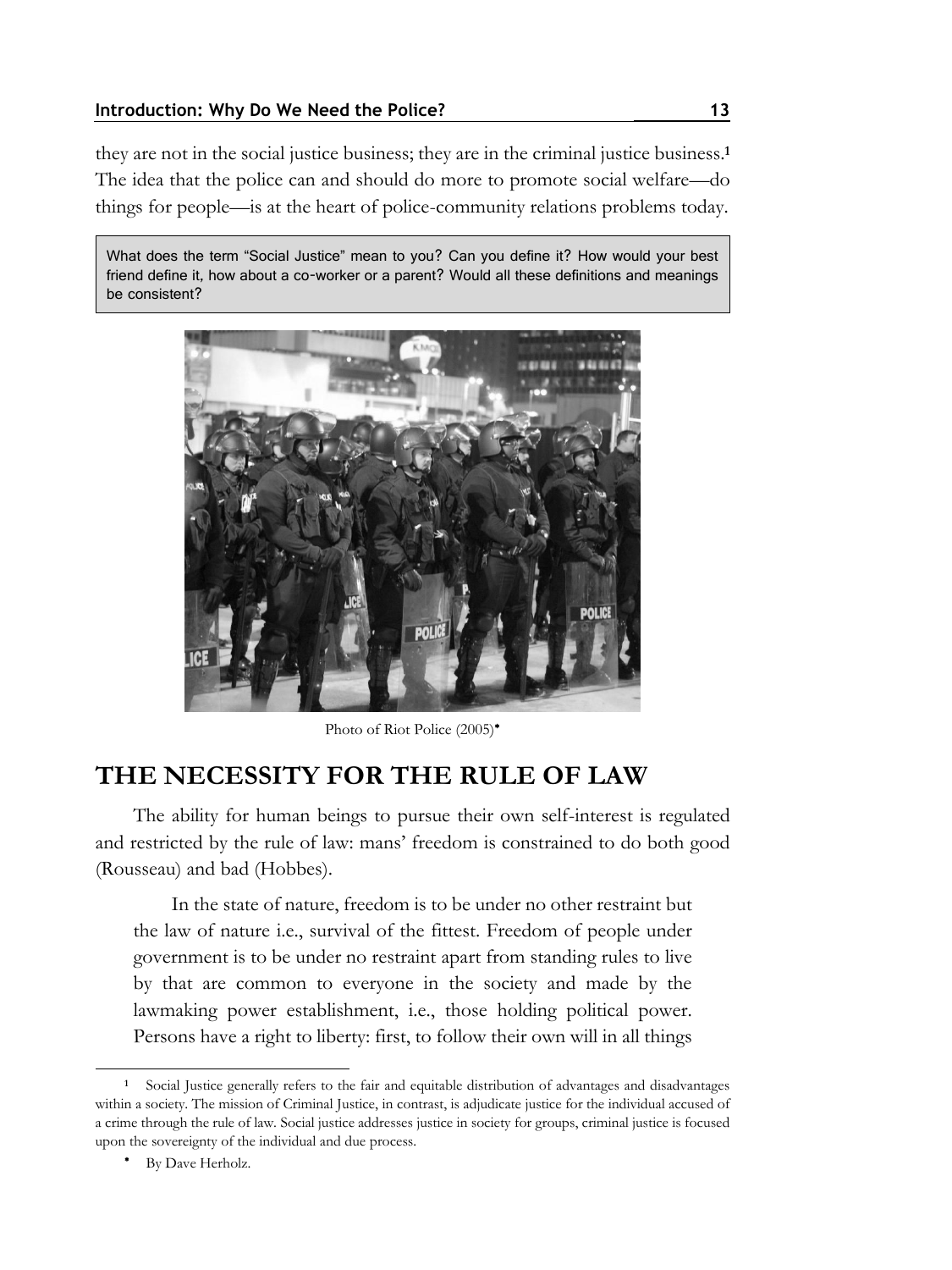that the law has not prohibited; and second, to not be subject to the inconsistent, uncertain, unknown, and arbitrary wills of others (Locke, 1680).



John Locke, 1632–1704

Widely recognized as the father of Liberalism, John Locke, a British philosopher, had great influence over the American revolutionaries regarding his concept of natural rights of man. He was well known for his advancement of empiricism whereby nothing can stand as true without the capability of being tested and falsified. Nothing is exempt from being disproven.

The term "**state of nature**" refers to the hypothetical conditions experienced by people before societies came into existence. In such a hypothetical condition, all people would have been subject to what is observable in nature, to natural conditions such as the supremacy of the physically and mentally strong and the subjugation of the weak. In such an environment, and with neither commonly accepted behavioral expectations nor a system for controlling those who would take advantage of others, any expectations that existed regarding human behavior toward others would be arbitrary and subject to the irrational whims of the most powerful individuals and groups.

Social systems evolved over time to provide an alternative to such a state of nature, rules to control relationships among and between individuals. In different

By Godfrey Kneller—State Hermitage Museum, St. Petersburg, Russia, Public Domain, Courtesy wikimedia.org.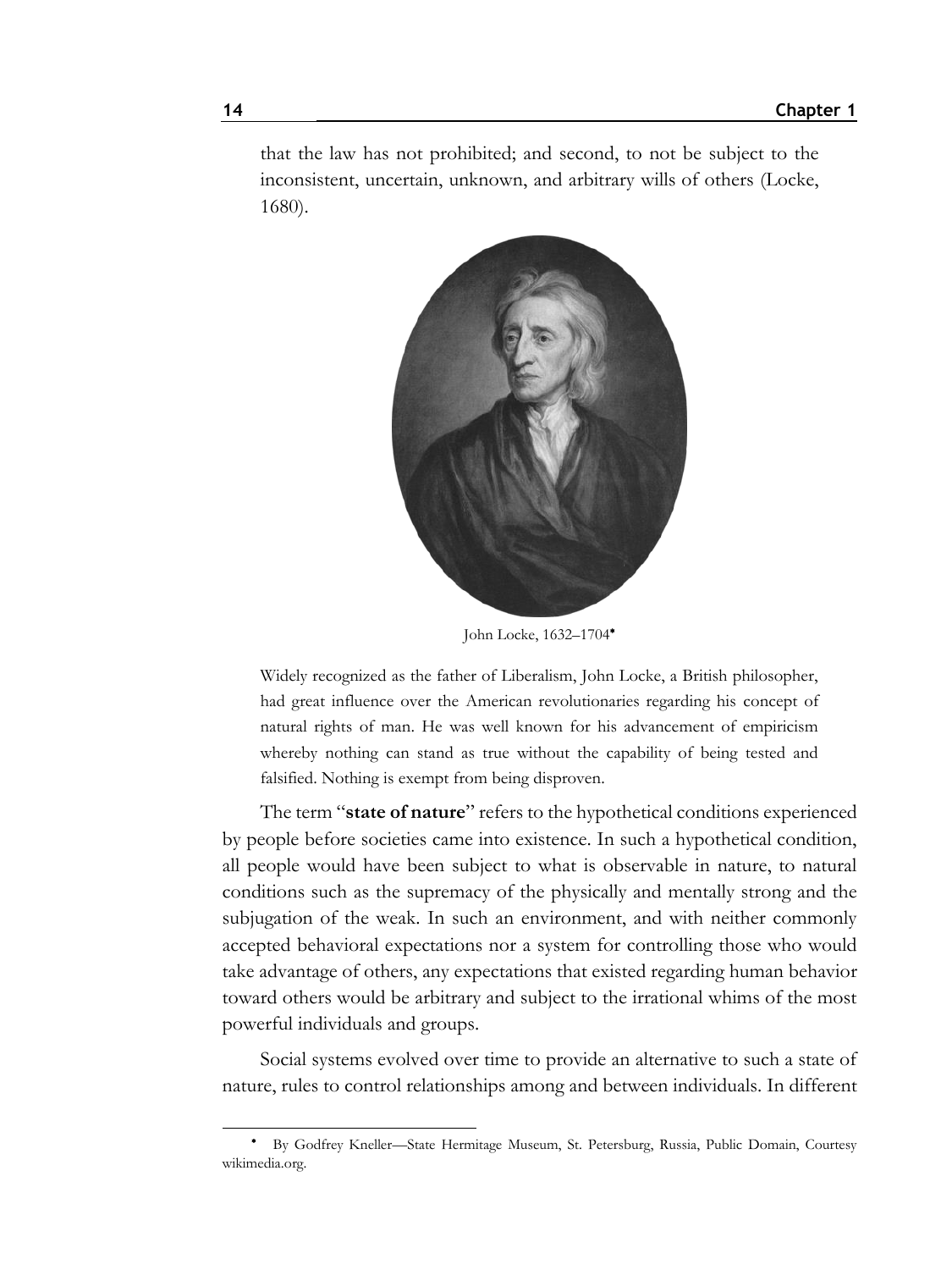places, a common set of expected behavioral expectations for all people evolved along with a social structure (government) for codifying and publishing the rules; for establishing a means (police) to enforce the rules; and finally, for providing a process (courts) to prevent the arbitrary and unintended abuse of the rules. Such a social structure today is called "**the rule of law**."

As might be expected, different cultures have evolved structures and systems to perform these tasks that vary in the rules established and in the systems for rule making, enforcement, and adjudication, but all cultures have a common set of expected behavioral expectations to which no person can claim exemption. Their laws all establish that no person may be punished except for a breach of law and they all provide that the law is subject to uniform interpretation as the result of judicial decisions (Clark, 1998).

Without the rule of law there would be no common set of behavioral expectations. The rules would be arbitrary and subject to the irrational whims of the most powerful individuals and groups. When the rule of law breaks down, we see the subjugation of the weak by the strong as in the case of gangs of young thugs intimidating neighborhood residents, causing them to live in constant fear.

Provide an example of the application of the rule of law to a current social problem. What are the implications and likely consequences of such action? What would happen if the rule of law did not exist in this situation?

### **THE POLICE FUNCTION**

This book deals with the process of enforcing the laws that have been established. It deals with the *police* and the relationship the police have with the communities they serve. What, exactly, is it that society wants from its police? Law and order have been at the heart of the police function but the law itself is not universally perceived as legitimate and just. The ultimate exercise of lawful authority and police use of force is now being challenged as an expression of societal injustice further complicating an already ambiguous endeavor.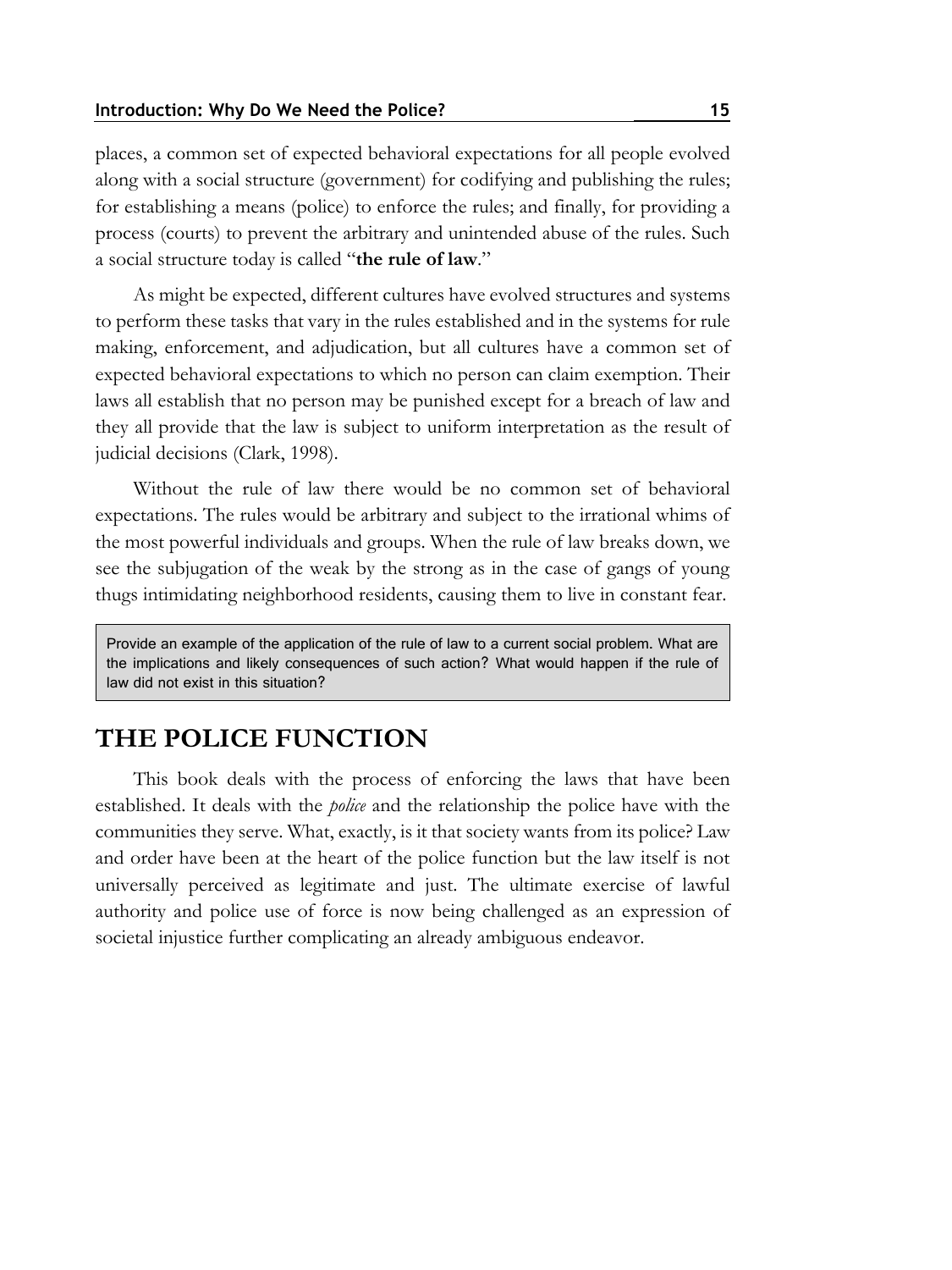

Police officers on high alert<sup>\*</sup>

#### **Violence and Use of Force**

The police exist to provide a sense of security. The idea that people may go about their normal lives without fear of being attacked, and without fear of having their property taken from them is at the heart of the police mission. In the United States, the ability to enjoy constitutionally protected rights free from governmental intervention is equally fundamental to the police mission. Egon Bittner (1970) identifies two fundamental aspirations of Western society: first, to *abolish violence* as a means of settling disputes; and second, to *instill peace* as a stable and permanent condition of everyday life. The underlying morality of this expectation speaks to the duty of societal members to sacrifice self-gratification for the benefit of the greater and common good—a utilitarian perspective. The implication for public policy is that those within society who are unwilling to sacrifice their personal gratification for the common good are to be punished (retribution), incapacitated, and then rehabilitated. The criminal justice system, beginning with the police, exist to do just that (Bittner, 1970, p. 17).

Does the presence of highly visible and heavily armed police officers give you comfort, intimidate you, or make you afraid? Why?

At the heart of the policing function is **the capacity to use force and coercion**, albeit as a last resort, to fulfill this basic mission. Civilized society in the United States, and in the western world generally, has rejected the idea of individuals using force except for self-defense and has legitimized the use of repressive force by the police out of necessity.

Police intervention means above all making use of the capacity and authority to overpower resistance. This thought is always in the mind of

٠ Image labeled for unrestricted use.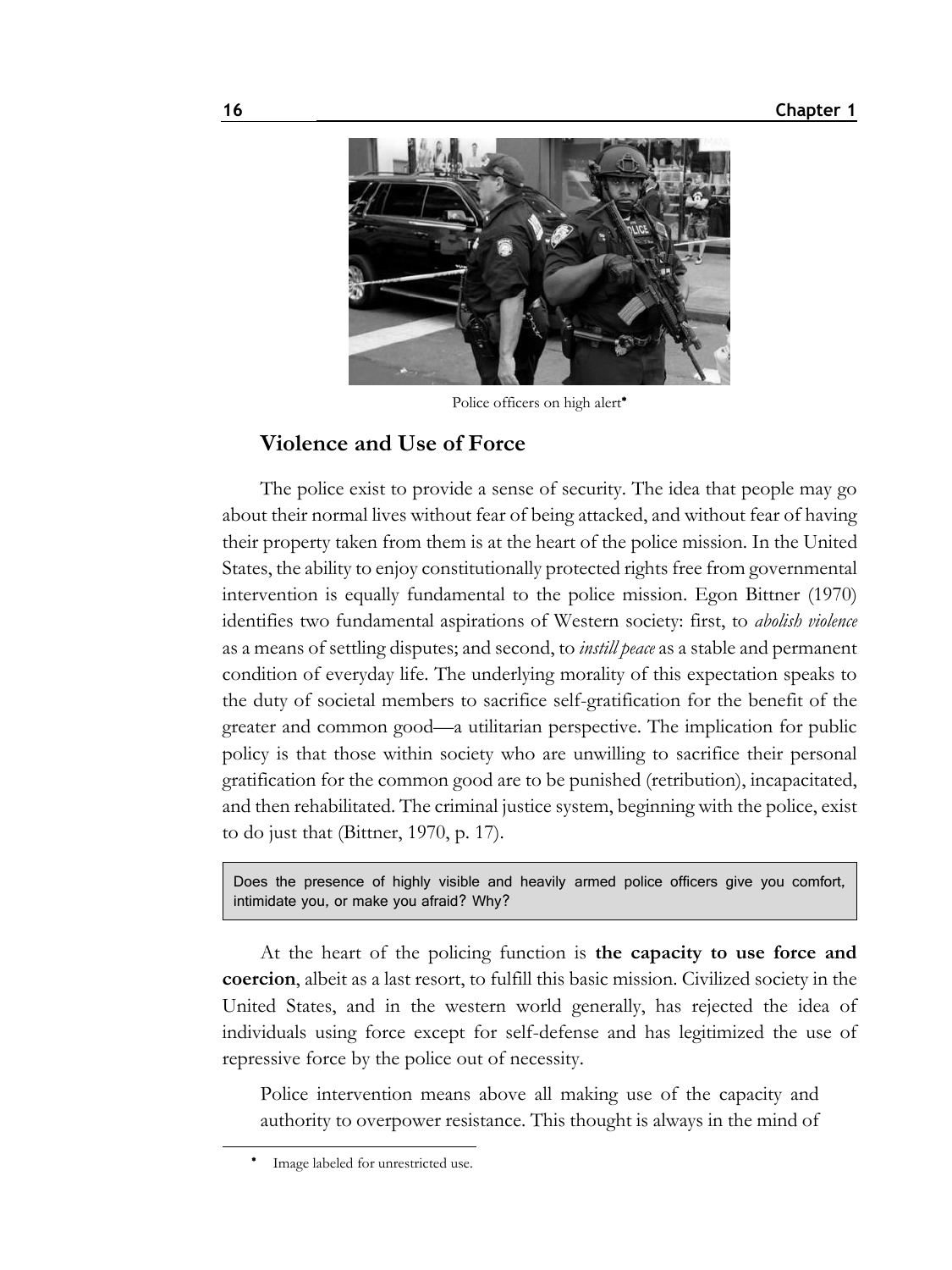those who "call the cops," with every police intervention projecting the message that force may be used to achieve a desired result (Bittner, 1970, p. 40).

An argument has been made that the police are no longer necessary because there are real-world alternatives that are now available to all people. These alternatives include:

- Community patrols and unarmed mediation and intervention teams that roam neighborhoods and reduce instances of disorder such as "cat-calling," partner violence and even gang murder.
- Crime decriminalization aimed at eliminating the injustice of mass incarceration.
- Restorative Justice where accountability is reinforced as a community issue through a process of transforming those impacted by crime and violence.
- Direct democracy at the community level where a healthier political culture is produced when people feel more involved.
- Mental health care as opposed to institutionalized social control (Martin, 2014).

This perspective completely abandons the need for force as a controlling element for human behavior, as if the coercive aspect of the power of the state is no longer necessary due to the perceived injustice that its use sometimes provokes. It also serves to provide a contrasting viewpoint regarding the importance of the use of force and coercion in the concept of the policing function.

Do you think society can function without the police and their ability to bring physical force and violence to bear in critical situations? Discuss.

The use of physical force is a rare event in police work, especially when the function is carried out wisely. Police officers today understand that violence is never pretty and are fully aware that their every move can be recorded, reviewed, taken out of context, and debated. The difficulty of the policing function relates to the ambiguity created by the viewpoints of diverse groups regarding what they perceive as correct. Policing has always been an ambiguous function; however, given the impact of modern technology every cop knows that his or her actions will be subjected to intense and often unfair criticism. This makes the use of force by police today a risky endeavor; individual officers do not fear confronting a violent offender, they now fear how it will look to an uninformed public on social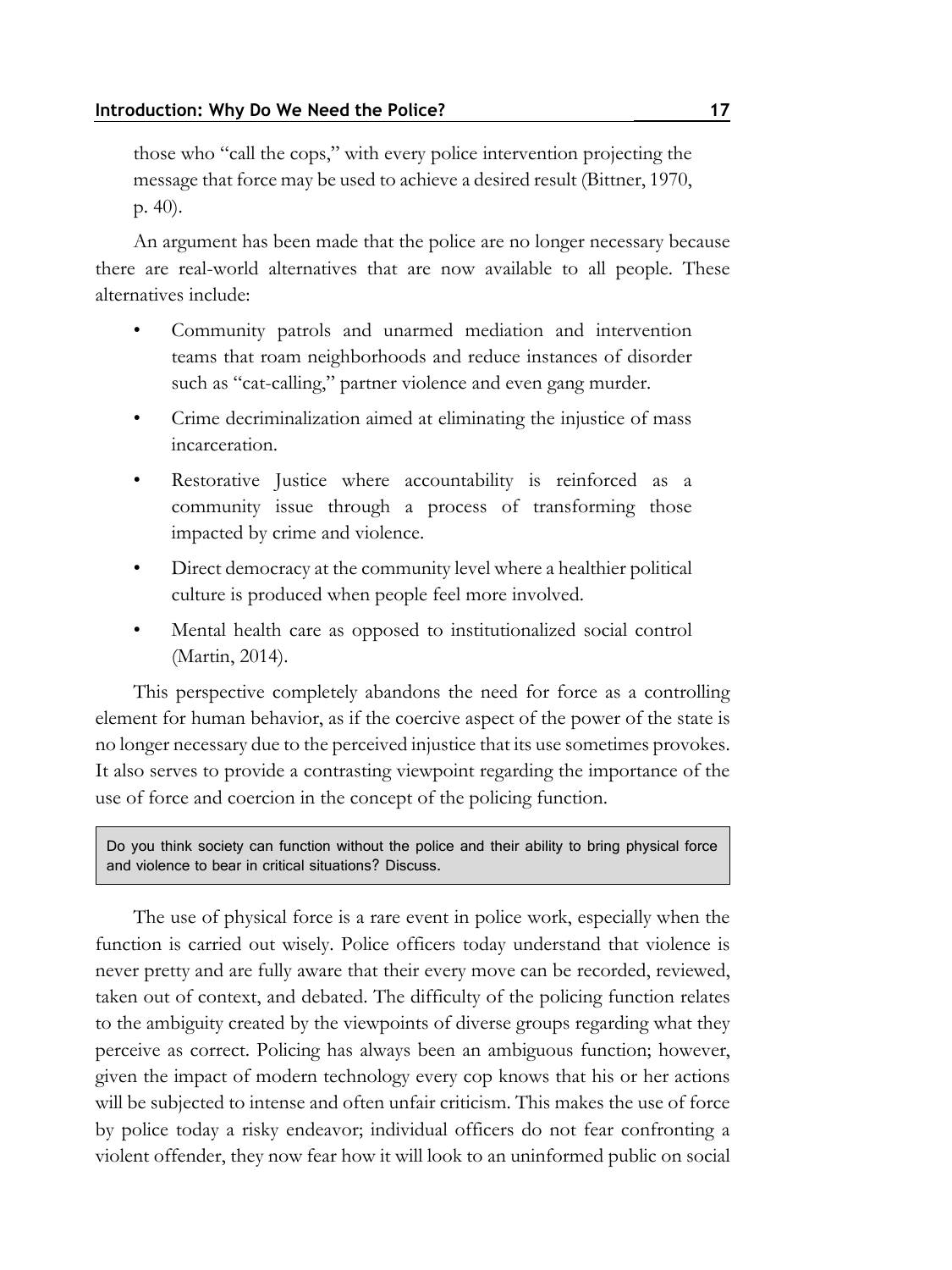media. The implications of this fear become a disincentive to the legally correct application of force, resulting in the current trend of de-policing (FBI, 2017).

In a homogeneous**<sup>2</sup>** community, everyone seems to understand the rules. The job of a police officer is more straightforward because everyone agrees on the basic application of the law and, more importantly, the informal standards of correct behavior. The police officer provides a visible symbol of the coercive force that can be employed to correct behavior perceived as a violation of the formal rules, such as theft, or the informal standards, such as not hitting a woman. Police officers in such communities are also much more willing to weigh-in on situations that they perceive as a threat to the accepted social order and are generally trusted in their judgement.

Does the general availability of video recording technology make the job of the police more difficult? Why?

The righteous focus on diversity as a tool to better understand each other and promote social justice has changed the world for police. The law is open to much broader interpretation and those informal standards of conduct have broken down making police intervention in what was once considered appropriate situations now risky endeavors. Police officers are generally comfortable intervening in very dangerous situations such as threatening and violent encounters. Their training and experience give them a tactical edge. However, they are not comfortable in having their actions in response to threats filmed and uploaded to YouTube to be critiqued and criticized by those with an agenda that does not include the maintenance of peace and order. As a result, the police are not engaging in the kind of proactive work they once did (Roy, 2016).

The impact of diversity has also caused people generally to retract from social contact. "Diversity triggers a tendency to hunker down and have less confidence in local government, community leaders, and the news media" (Putnam, 2007).

A strong sense of community is a sought-after goal in policing and a benchmark of great police community relationships. However, the trust necessary to achieve better relationships has been undermined by a relentless focus on diversity. **James Q. Wilson**, in reviewing Putnam's book in his article "Bowling Alone" (2000), puts it this way:

**<sup>2</sup>** Homogeneous refers to sameness, people who are alike and share a common culture and set of behavioral expectations. Uniform, identical and consistent.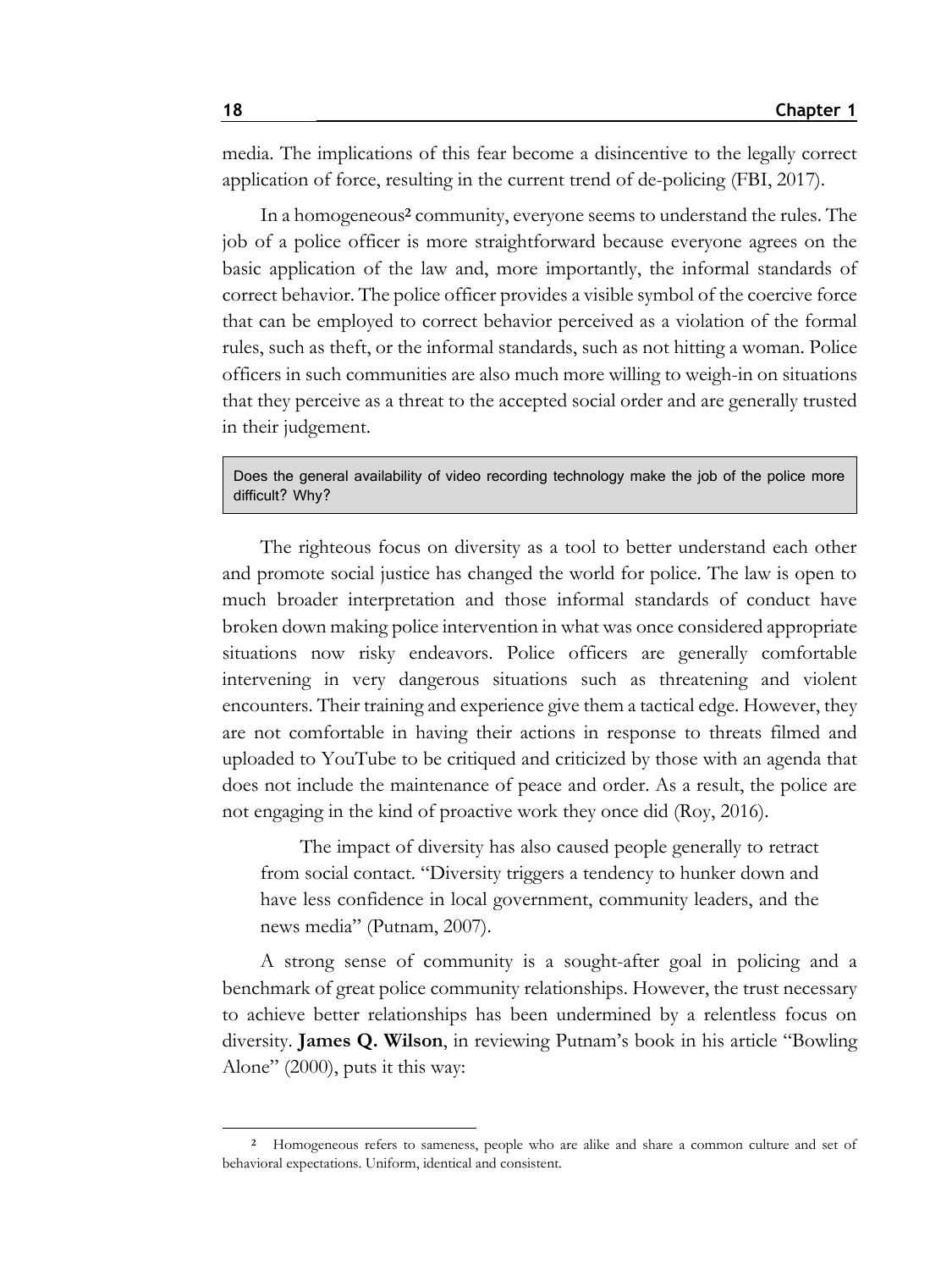"America, and perhaps the Western world as a whole, has become increasingly disconnected from family, friends, and neighbors. We once bowled in leagues, now we bowl alone. We once flocked to local chapters of the PTA, the NAACP, or the Veterans of Foreign Wars: now we stay home and watch television. As a result, we have lost our '**Social Capital**'—by which Putnam meant both the associations themselves and the trustworthiness and reciprocity they encourage. For if tools (physical capital) and training (human capital) make the modern world possible, social capital is what helps people find jobs and enables neighborhoods and other small groupings of society to solve problems, control crime, and foster a sense of community" (Wilson, Bowling with Others, 2007).

We value diversity in the hope that bringing different people together will undermine ethnocentricity, racism, and discrimination, and increase acceptance and respect. We value this so much that we now use coercion to bring it about and the results of that coercion are not good. Those who are forced into diversity and inclusion training come away resenting the very groups that they are being encouraged to accept (Leibowitz, 2016).

Compare the level of social interaction between individuals of your generation to your parents and grandparents. Is the level of social interaction generally increasing or decreasing in your opinion?

When interacting in social situations do you tend to seek out those who are similar to yourself or those who are different from yourself? Why?

Do you think this was any different for your parents and grandparents?

The problem is that force-feeding inclusion and diversity can activate bias rather than stamp it out. People rebel against rules because they want to assert their personal autonomy. Better programs involve positive engagement such as mentoring that "chips away" at long-held or ingrained bias. When we believe one thing about a group of people but our experience with them shows us something else (cognitive dissonance), our views of that group will change (Dobbin, 2016). The implication is that our continued efforts at promoting diversity will, at some point in the future, reduce the bias felt by the police toward those who are different from themselves.

The "President's Task Force on 21st Century Policing" states "Trust between law enforcement agencies and the people they protect and serve is essential in a democracy" (President's Task Force on 21st Century Policing, 2015). While law enforcement is certainly not wholly responsible for the erosion of trust many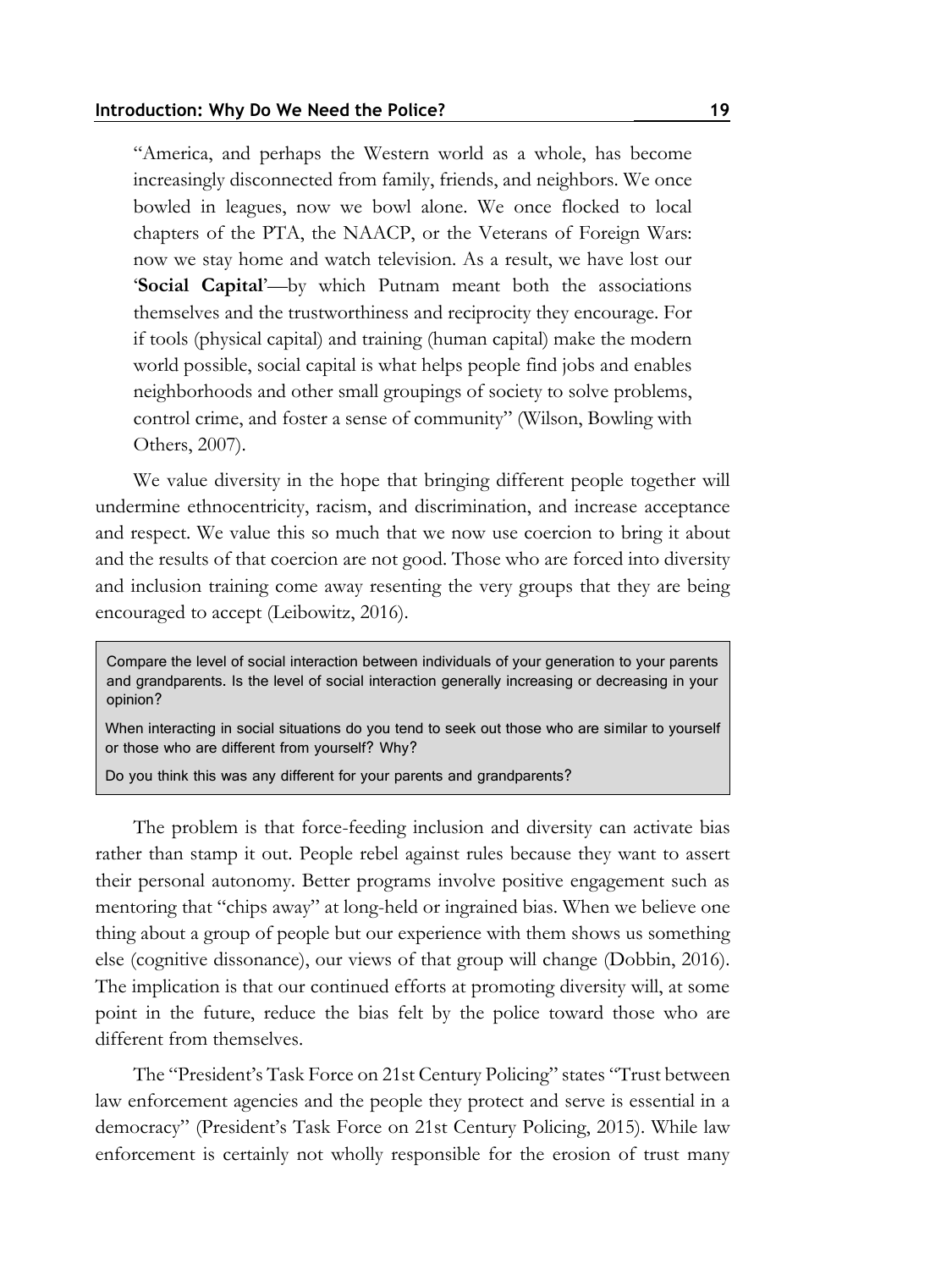people feel toward local government, they must take responsibility for practices that further undermine it. Examples include the lack of transparency in operations. The policies and procedures that govern the actions of police officers in high-risk areas such as the use of force should be readily available and open for criticism and review. Doing so opens a municipality to higher levels of risk, but it also creates an incentive for standardization, effective training, enhanced supervision, and effective discipline. The use of force by police has done more to undermine trust and legitimacy than any other thing that the police do. This is so unfortunate because the use of force is so seldom a part of what the police actually do.

### **THE PERCEPTION PROBLEM**

Perception is not the actual sensory input we receive from our eyes, ears, hands, etc. It is the process of creating meaning from those sensory inputs. Have you ever met someone who can make you angry just by showing up? Certainly, police officers can generate anxiety through their mere presence and the wise police officer understands how to mitigate or enhance this affect. The best cops know how to manipulate emotion to their own advantage and emotion is often based on perception. The problem is that what is in the advantage of a typical police officer may not be conducive to great police community relationships; they may, in fact, cause conflict. The wise police officer is self-aware and knows how to manipulate perceptions.

No two people will experience the same event in the same way. Our minds are not video recorders, and the inaccuracy of eyewitness accounts of events is the stuff of legendary injustices (Loftus, 1996) (Zalman, 1999). The problem rests in the need to make judgements and this depends upon experience, knowledge, present motives and yes, bias and stereotyping (Hunter, 2011, p. 32).

#### **Perceptive Filters**

The process of perceiving events, situations or individuals is governed by just a few psychological processes.

**Generalization** allows us to draw quick conclusions about what we perceive based on our past experience. Take, for example, a child who sticks their finger into an electrical outlet. If they survive the experience, they are quite likely to be resistant to placing their finger into anything that even remotely resembles an electrical receptacle.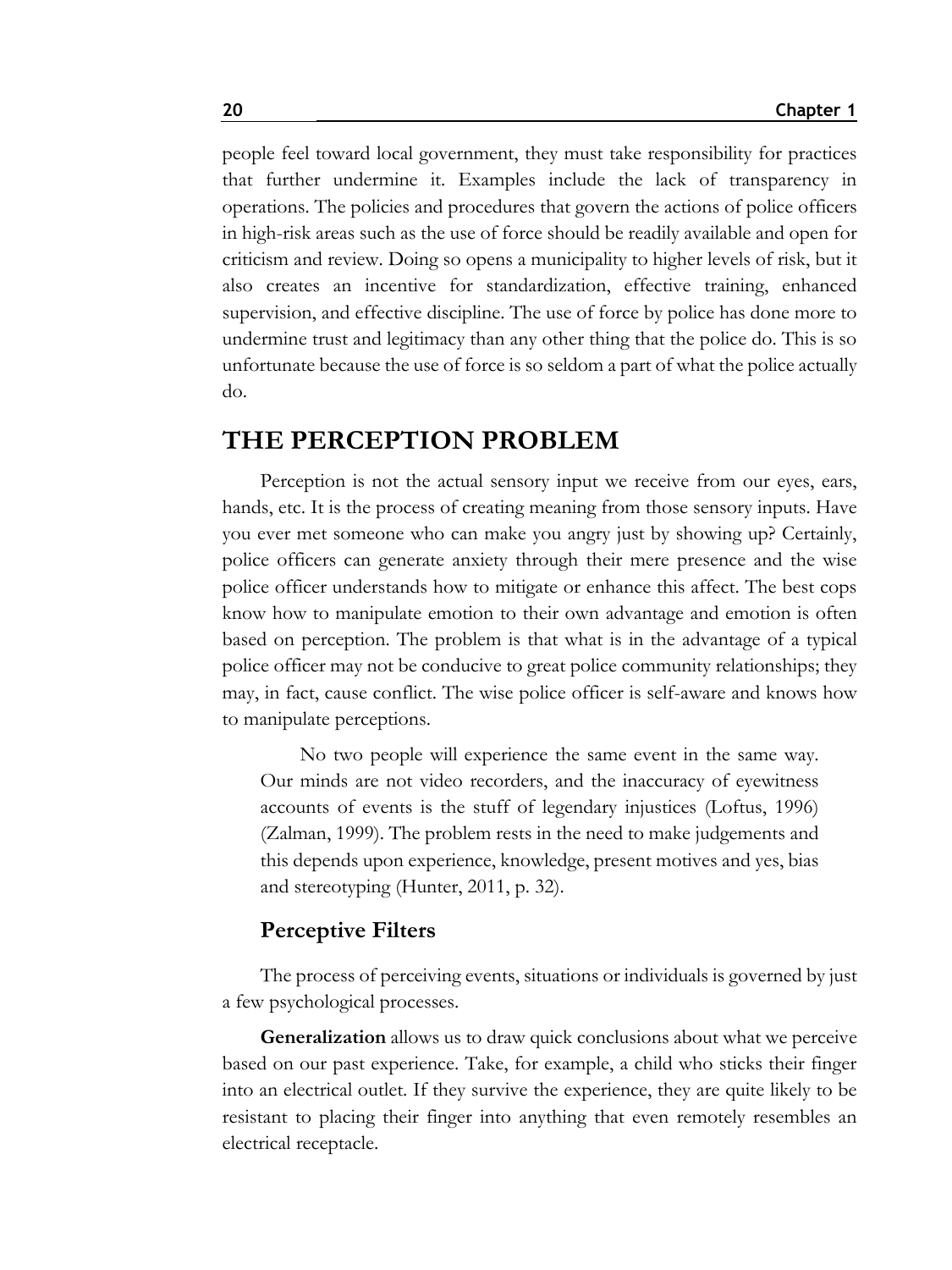**Deletion** happens when we pay selective attention to certain sensory stimuli. We filter out everything that interferes with what we wish to focus on. This often manifests itself as "selective hearing." It commonly occurs when a wife asks her husband to take out the trash during the ball game.

**Distortion** occurs when we filter sensory experience through our personal filters and then alter them due to intentional or unintentional cognitive processes. One of the best examples of this today is the issue of *micro-aggression*. **<sup>3</sup>** As an example, imagine a police officer who was called to the scene of a disturbance and encounters a group of young African Americans engaged in a dispute. The police officer states to the group "Y'all need to settle-down." In this true example, at least one individual, from Chicago, took this as disrespectful due to the phrase's common usage in the racist South. What the individual did not know is that this officer was from the South, did not intend any disrespect, and commonly used the phrase.

Can you provide an example of when you or someone else was misunderstood due to how verbal and non-verbal messages were perceived by others? What could have been done differently to prevent the misunderstanding?

Distortion is a common problem in policing as the police officer is likely to have very different experiences than anyone else they are apt to encounter on the street. Citizens are equally likely to perceive the behavior of an officer quite differently than the officer intends due to a lack of any other frame of reference. This does not stop people, particularly those who feel they are not well served by the police, to perceive an officer as rude, antagonistic, and condescending when; in fact, the officer is performing exactly as they were trained.

A recent example out of Madison, Wisconsin, provides an excellent illustration of this problem.

**Horrifying. Gut-wrenching. Crazy.** *That's how elected leaders describe the arrest of 18-year-old Genele Laird by Madison police officers outside of East Towne Mall early Tuesday evening. A cellphone video of the violent encounter between police and the African American teenager was posted on Facebook shortly after the incident. By nightfall, community leaders, state and local elected officials, protesters and Laird's family were gathering outside the Public Safety Building demanding answers*.

**<sup>3</sup>** Webster defines a micro-aggression as a comment or action that subtly and often unconsciously or unintentionally expresses a prejudiced attitude toward a member of a marginalized group.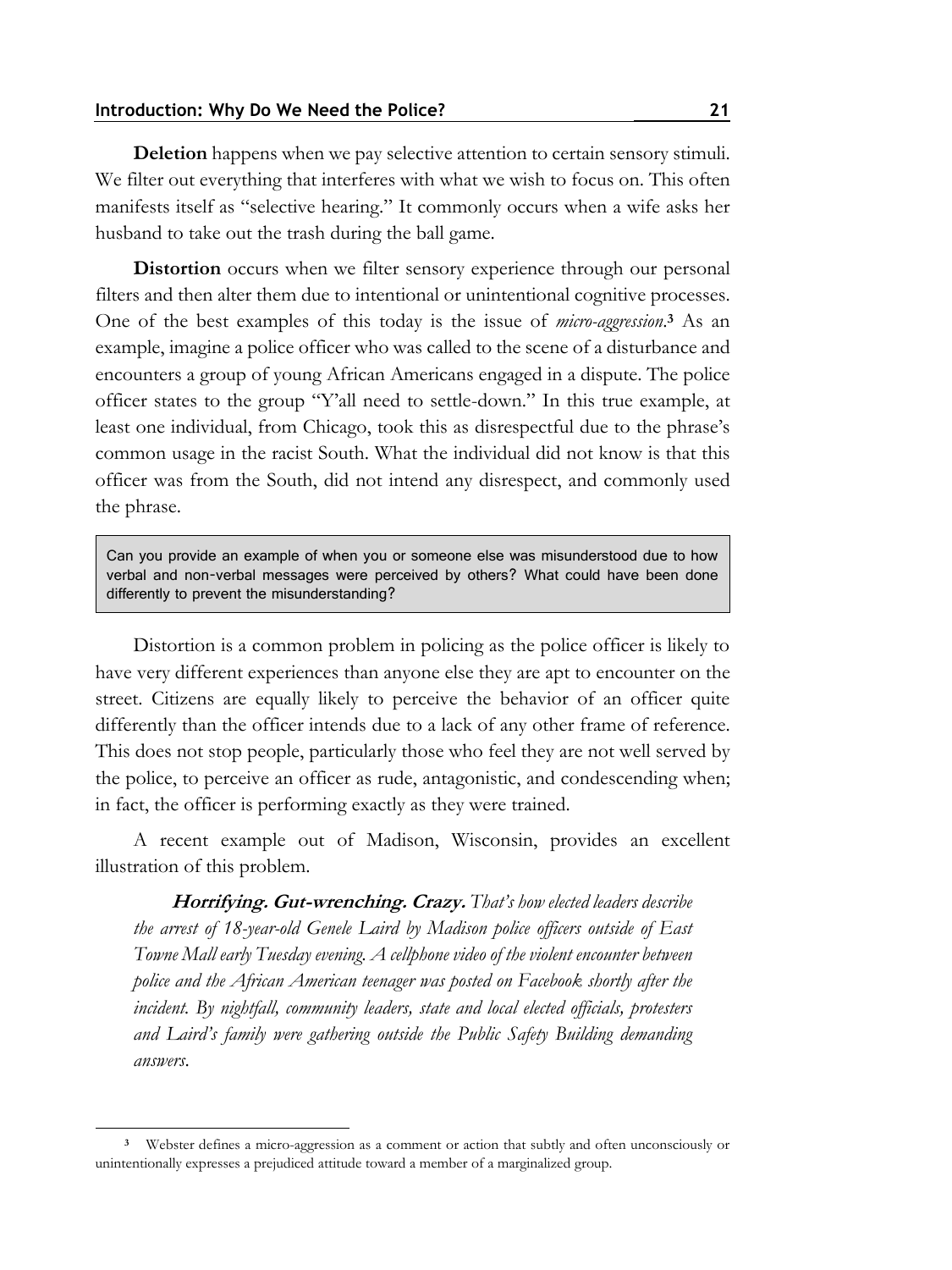*According to police, officers responded to a call at 5:15 p.m. from mall security about a woman described as "out of control and making threats" in the food court. Laird allegedly confronted an employee at Taco Bell claiming that her phone had been stolen. Security claims she then displayed a knife and made threats to the Taco Bell employee. When asked to leave, Laird allegedly threatened to kill the security staff*.

*The video recorded by "RichBoy Robinson" begins with an officer confronting and then restraining Laird after she exits the mall. Laird appears to try to break free from the officers but is unsuccessful. "Get your hands behind your back," says the officer. "Arrest me then, bitch," replies Laird. A second officer pulls up in a squad car with its sirens on. He exits the vehicle and joins the struggle, which quickly escalates. The second officer strikes Laird in the leg several times with his knee, as the officers bring her to the sidewalk*.

*As the struggle continues, one of the officers punches and then Tasers Laird as she begins to shriek. After the officers subdue her, Laird complains about being unable to breathe. She threatens to bite an officer who in turn threatens to Taser her again. The police then place a "spit sock hood" over her head*.

*Laird can be heard weeping, saying "I don't want you to see me like this." The teenager is then deadlifted by four officers and placed in a squad car*.

*Laird was taken to jail, tentatively charged with "disorderly conduct while armed (a knife has been recovered), resisting police (causing injury), battery to police officer, and discharge of bodily fluids," according to the police report. Two officers were treated and released at the hospital for injuries* (Brogan, 2016).

The two Madison police officers were found to have acted correctly, consistent with their training given the situation they faced. That did not stop the community outrage as the results of the viral video of a 17 year old black woman being struck, kicked and tasered by two white police officers.**<sup>4</sup>**

What could the officers have done differently in this situation to avoid the bad publicity? What would be the implications of the different officer actions you identify?

Clearly this case provides a good example of an individual's subjective need to demonstrate the injustice of police action. First, the actions of the police were generalized to reflect the commonly held perception that police officers treat blacks more aggressively. Second, the totality of the situation was diminished in that the message did not include information that this 17 year old woman had a

**<sup>4</sup>** As reported in the Wisconsin State Journal, September 2nd, 2016.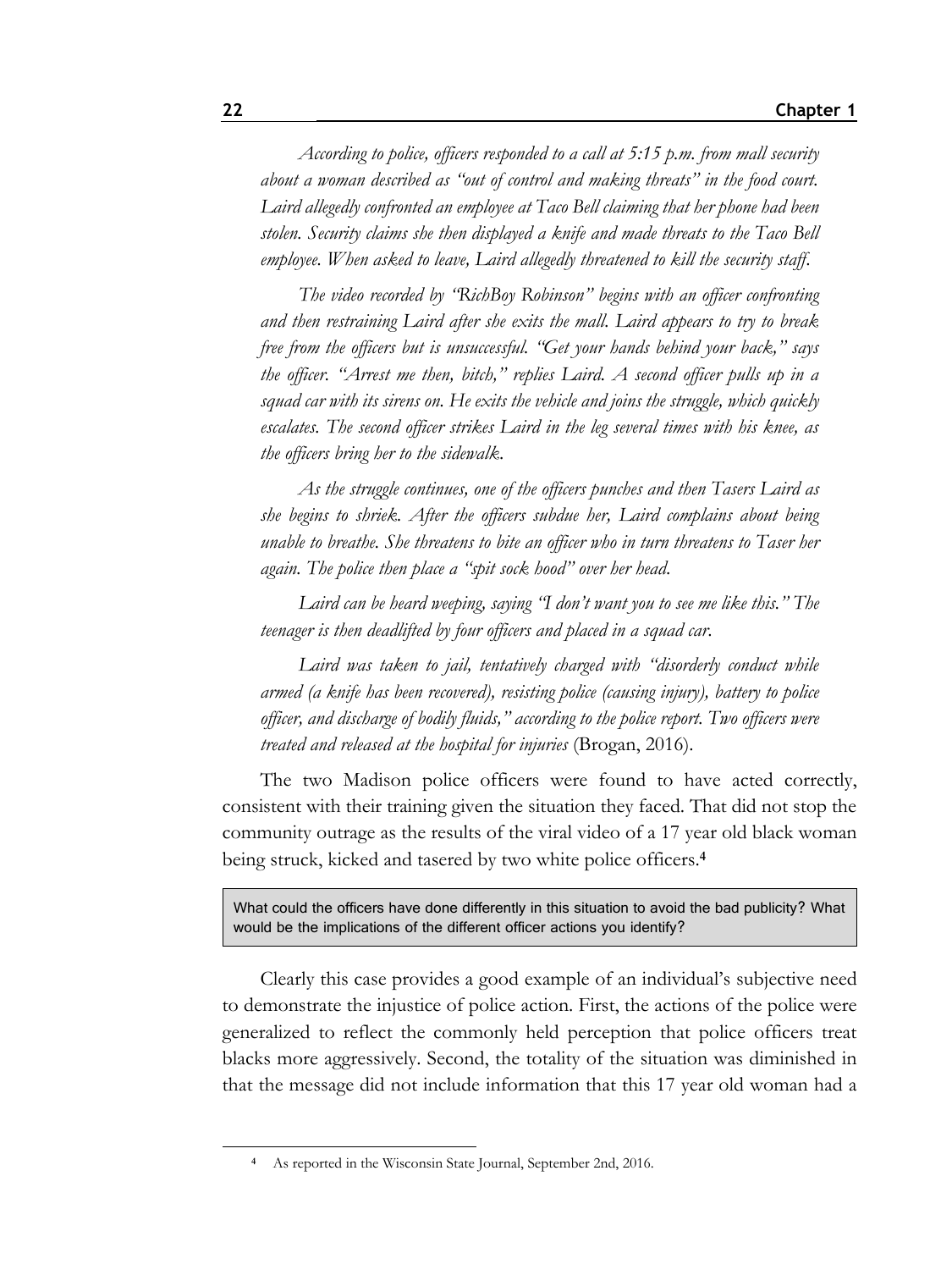weapon or that she was violently resisting the police. Third, the fact is, no citizen has a legal right to resist the efforts of any police officer during an arrest.

Perceptions are powerful, especially today with technology that enables individuals and groups to present events in a light most favorable to their selfinterests. Police officers do not have this capability and are therefore at a huge disadvantage regarding public perceptions of their actions and behavior.

So why can reasonable people perceive situations so differently? Some reasons include:

- Differences in past experience.
- Knowledge, or lack of knowledge.
- Individual needs relative to the situation in question that result from the modeling process of generalization, distortion and deletion.

African Americans, especially poor blacks, have very *different experiences* with the police than do middle class whites. The importance of these differences will be covered in a subsequent chapter. Their collective experiences are likely to predispose them to certain attitudes regarding the police generally. The wise police officer will be aware of these attitudes and will take steps to mitigate their impact, whenever possible.

Citizens generally have incomplete, partial or no *knowledge* concerning correct police practices and lawful procedure when faced with a violent confrontation. The significance of case law regarding police use of force, *Graham v. Connor*, and the legal reasoning behind it is not commonly known or understood.**<sup>5</sup>** Reason itself is now being attacked as a manifestation of "white supremacy" by critical race theorists, further exasperating the problem of cognitive bias.**<sup>6</sup>**

### **RATIONAL OBJECTIVITY AS PART OF OUR LEGAL TRADITION**

The police function in a world governed by the law; the law in-turn is governed by the world of *fact and objective reason*. The law governing use of force is a prime example. In the case of *Graham v. Connor*, 490 U.S.386

**<sup>5</sup>** U.S. Supreme Cour[t Graham v. Connor, 490 U.S. 386 \(1989\)](http://lawschool.westlaw.com/shared/westlawRedirect.aspx?task=find&cite=490+U.S.+386&appflag=67.12) Graham v. Connor No. 87–6571 Argued February 21, 1989 490 U.S. 386. Established the objectively reasonable standard for police use of force.

**<sup>6</sup>** Cognitive bias is a systematic pattern of deviation from rationality (objective reason) in judgment. Individuals create their own "subjective reality" based upon their personal perception of the event or situation. An individual's perception of reality, not the objective input or facts, dictate their attitude and behavior leading to perceptual distortion, inaccurate judgment, illogical interpretation, or irrationality.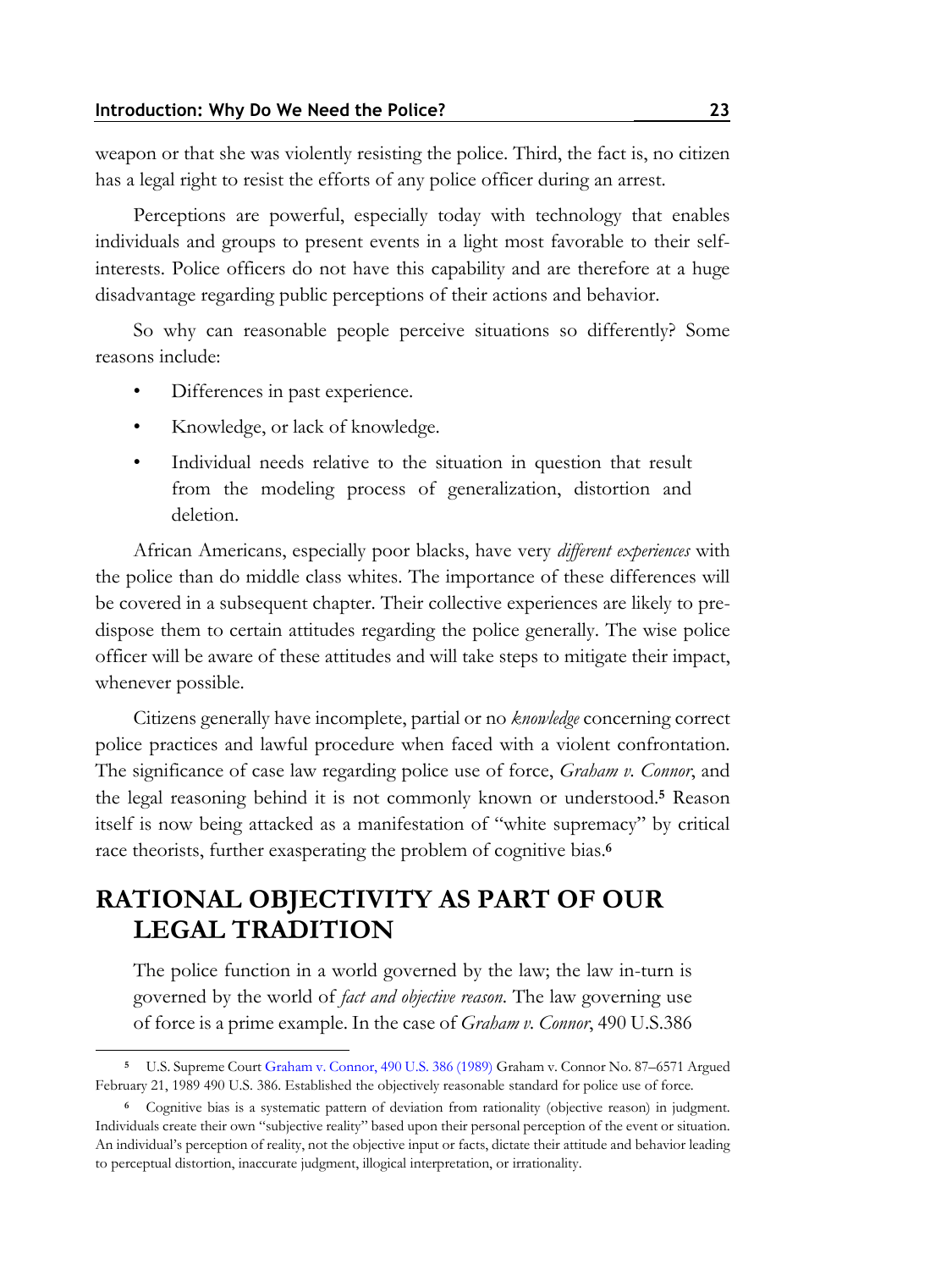(1989), the Supreme Court ruled that a police officer's use of force in a given situation (context) is to be judged by the "**objectively reasonable**" standard. In the language of the court this means: "In light of the facts and circumstances confronting the officer at that time, without regard to any potential underlying intent or motivation." Our subjective feelings, attitudes, experiences and point of view are not to be considered. When police officers reasonably feel they, or someone else, is threatened with death or great bodily harm, the law allows that officer to use deadly force. The fact that the weapon was actually a nonlethal BB gun is irrelevant under the law. The police subculture or administrative policy may even punish an officer (regretfully) for not using deadly force in a situation where it was legally justifiable (Solar, 2016).

*Subjective information* is based on personal opinions, experiences, interpretations, points of view, emotions and personal judgment; whereas objective information or analysis is fact-based, measurable and observable, unbiased, and clear to all. As an example, the Police Executive Research Forum's proportionality principle ignores fundamental aspects of the law and the police subculture. This new standard ignores the objective perspectives of the officer. The implication is that a cop faced with an imminent threat must now consider the subjective viewpoint of an unspecified general public asking themselves the question "How would my use of force actions in this case be viewed by the public?" In at least one instance, this push towards the "proportionality" standard resulted in a cop hesitating and second-guessing how to act in a life-threatening situation resulting in severe injury to the officer (ABC News, 2016). The current pressure for officers to "de-escalate" potentially violent encounters has undoubtedly led to similar tragedies for both officers and suspects.

#### Should the police constrain their actions to what is acceptable to the general population? Why or why not?

Some argue that the police should "conform their uses of force, especially deadly force, to our wishes" (Couper, 2016). The incident about which Couper writes involved the arrest of a violently resisting black teenager. It was a shocking example of police using force in a way that complies with policy but that constitutes what has become known as a "lawful but awful" use of force; but here's the rub: individuals' wishes are **subjective**, based upon personal opinions,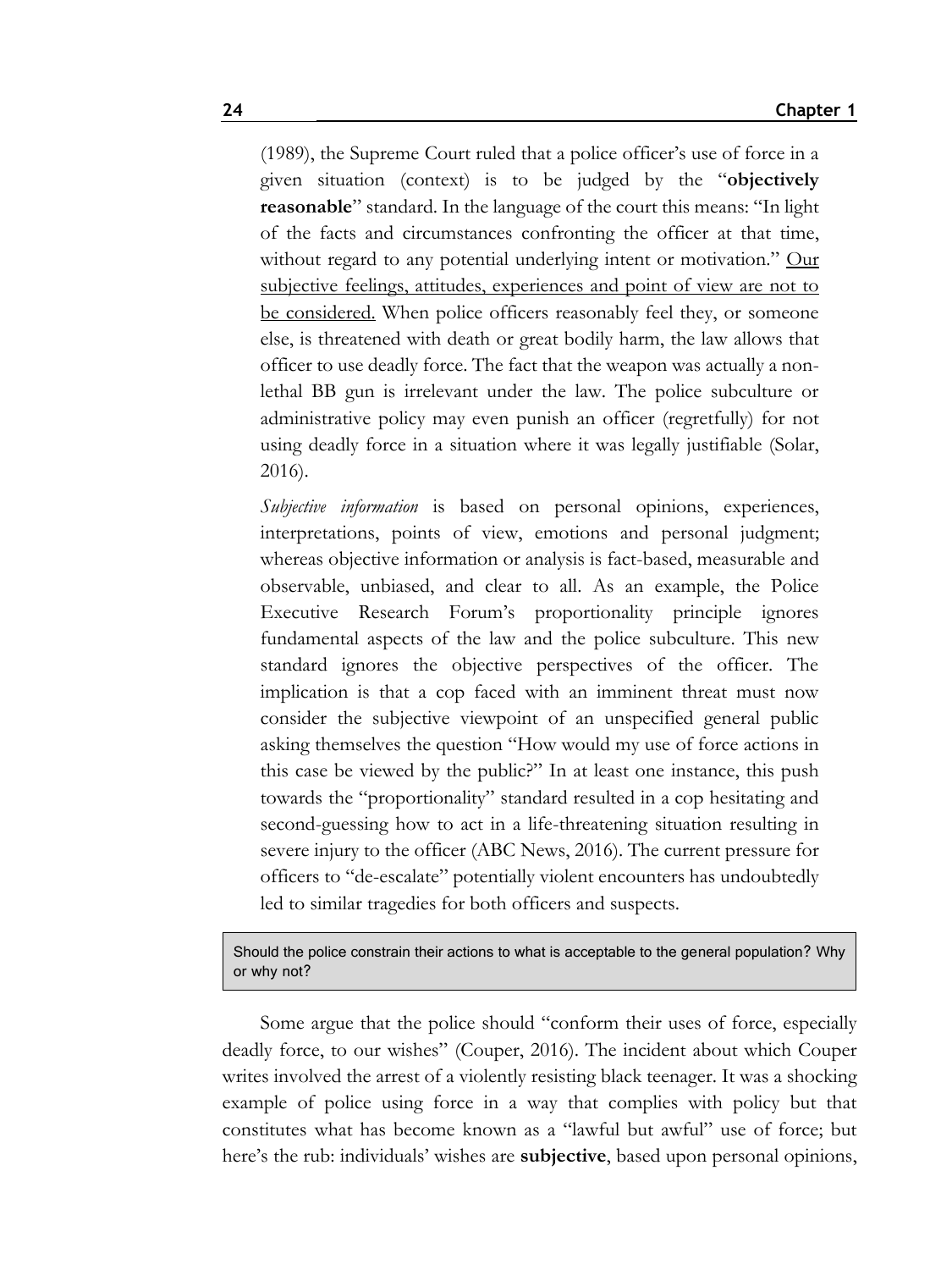interpretations, points of view, emotions, and attitudes. The police officer with a duty to arrest a belligerent and dangerous citizen is likely to have a different point of view. Others' points of view are worth considering, too—the officer's wife, friends, co-workers, and parents, to name a few. How about the crime victim? It is unlikely that a consensus would arise among the many stakeholders as to the proportionality of the use of force in any given case. This raises a new question; whose subjective point of view takes precedence? The only fair, just, and reasonable standard rests with the legal and objective reasoning of *Graham v. Connor*.

*"You need laws to survive and you need law enforcement to have an intelligent, peaceful society; but we have to live in these places and suffer the type of conditions that exist from (police) officers who lack understanding and who lack any human feeling, or lack any feeling for their fellow human being . . ."*

—Malcom X (Breitman, 1965)

The above quote from Malcom X provides insight for the modern police officer committed to improving police community relations. Even the most radical and antagonistic proponents of social and racial justice recognize the need for law enforcement. At the same time, there is a pressing need for the police to be sensitive, sympathetic, and even possess the ability to empathize with the subjective viewpoints of those who are most impacted by police action, or lack thereof.

### **THE POLICE SUBCULTURE**

**Culture** is the way of life shared by members of a society. It includes language, values, symbolic meanings, technology, and material objects (Crank, 2015). Policing has a unique subculture characterized with symbols that include the uniform, badge, gun, and squad car as well as the unique language (such as, coded communications, acronyms, and euphemisms) that is rarely understood by those outside of the police subculture. Organizational arrangements such as rank, specialized positions, and status indicators, are also powerful symbols of the "cop" culture as well as the stories characterizing what it really means to be a "cop's cop." These stories are passed from officer to officer and teach young recruits how they are expected to respond, creating a sense of lore and engraining core police values.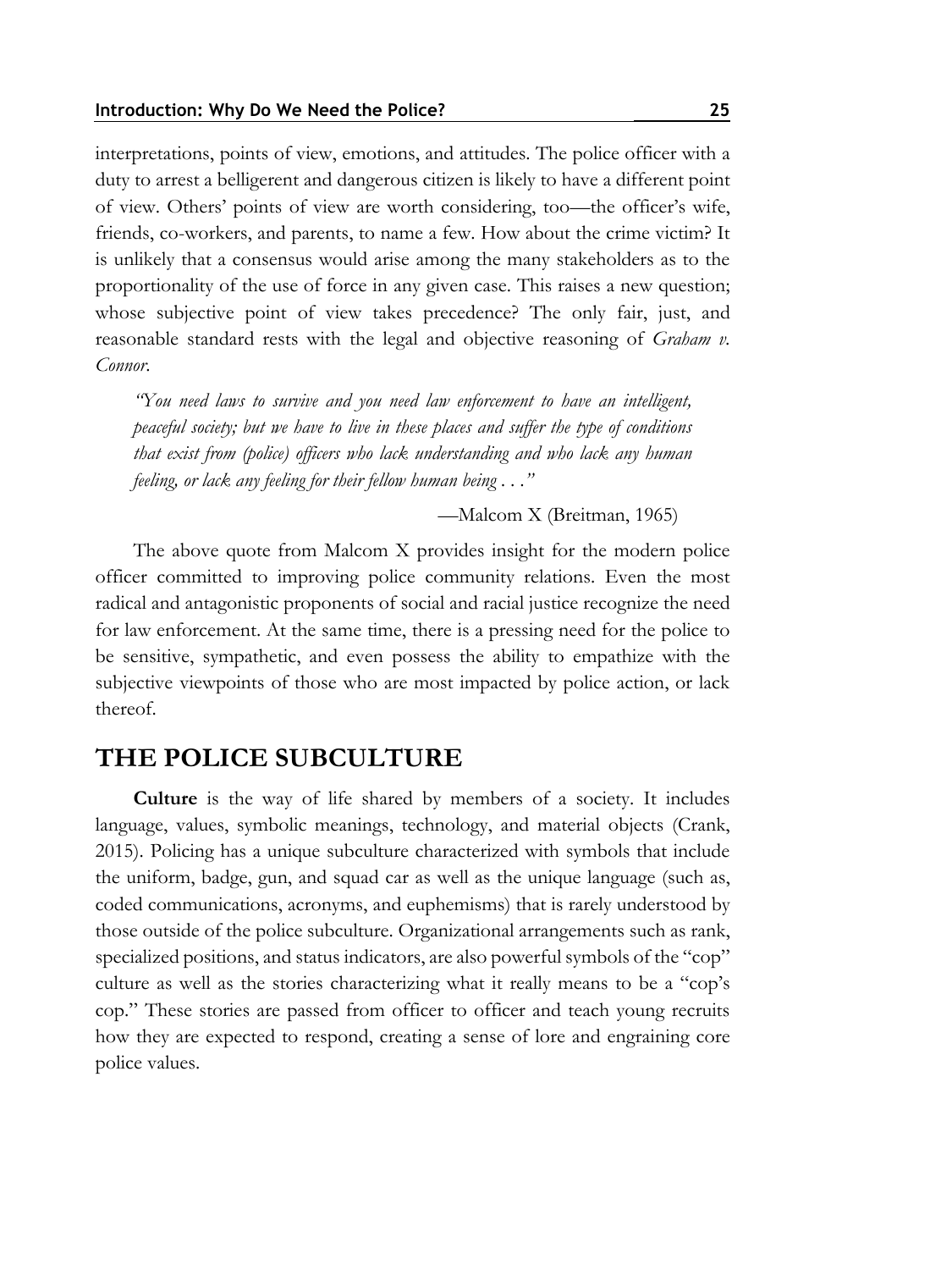Do you identify with a unique cultural identity with its own symbols, language and values? Examples may include student, employee of a specific enterprise, boy scout or girl scout. How does this unique identity impact your perceptions of other individuals and cultures?

Any effort to change the police should recognize the profound influences of the **police subculture**, which is much more powerful to an officer than the law, ethical guidelines, training, discipline and even leadership. An important element of the police subculture is the need to maintain a façade of strength, independence, and invincibility. These characteristics are reinforced through socialization that begins when a police recruit receives their badge (Crank, 2015). The recruits' new roles as authority figures transform them and they immediately begin looking for affirmation, acceptance, and role models. Popular culture supports a view of the police that is consistent with these general attributes of strength, independence, and invincibility. Recruits and veteran officers alike can find themselves at the center of a highly charged political environment that views behaviors associated with these attributes as racist, unfair and unjust.

#### Is this unique culture of the police a good thing or a bad thing? Discuss.

Deeply embedded in the police subculture is the idea that effective cops control their assigned territories. This idea takes the form of a moral imperative in the socialization of a police officer: cops do what they must to control their turf in face-to-face encounters with the public. This typically results in using more force than necessary in any given situation (i.e., if the suspect uses his fists, the cop uses his or her baton; if the suspect uses a knife, the cop uses a gun). The idea is to minimize potential resistance using overwhelming force (Crank, 2015).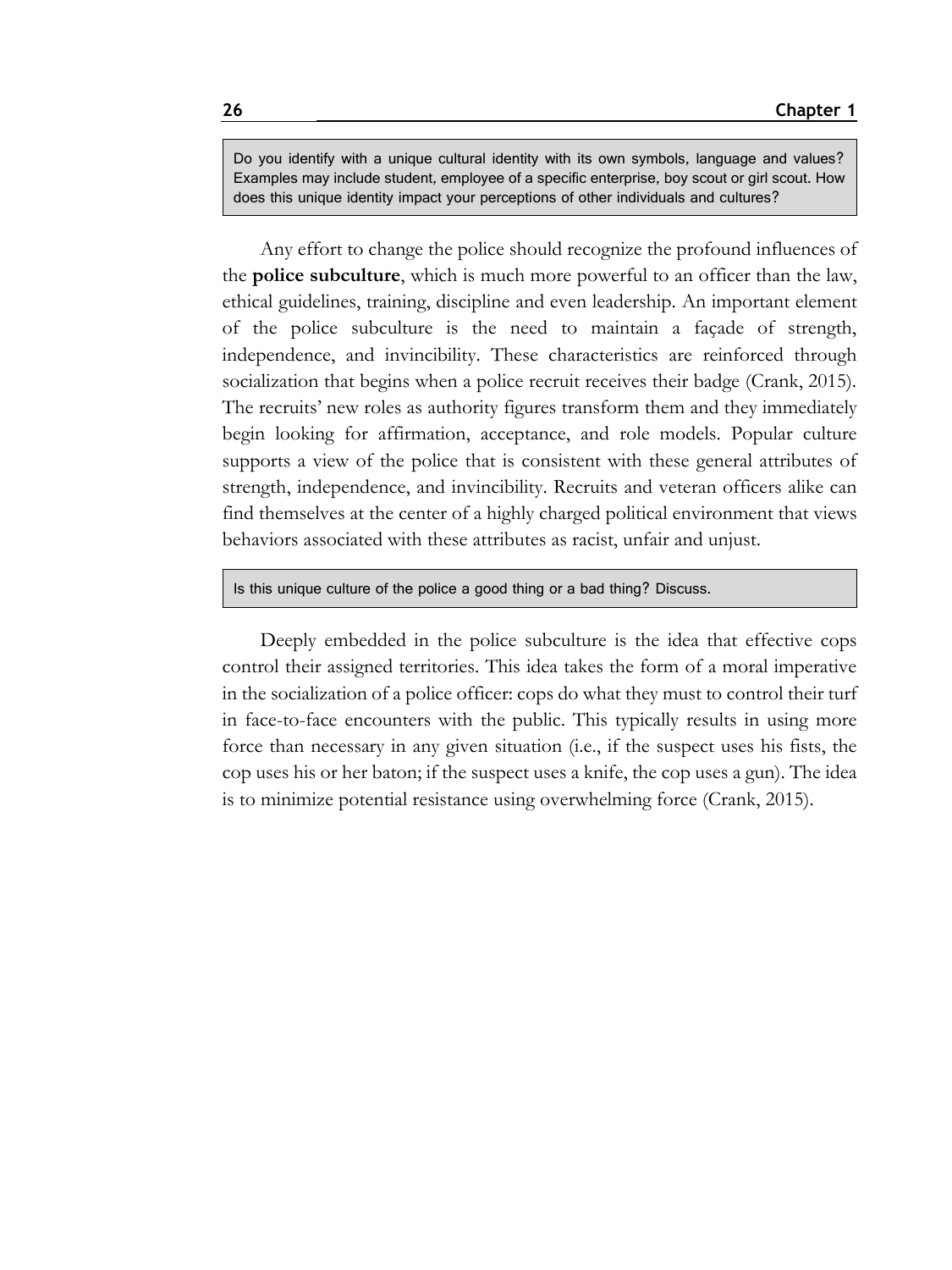

"Bumper" Morgan, The Blue Knight

Socialization into this cultural aspect of policing takes the form of lockerroom stories shared and repeated by veteran cops. These stories become part of the police ethos and establishment. The militarization of the police speaks to this cultural aspect; again, the cultural belief is that the overt display of overwhelming force is useful in minimizing resistance. To the cop, it is "their" territory and "it exists to be controlled. To do less is to fail utterly" (Crank, 2015).

"The overt display of overwhelming force is useful in minimizing resistance." Do you agree or disagree?

In the heart of every cop is a unique sense of morality, existing in varying degrees in individual officers, but always present. One of the most common reasons police applicants give for wanting to join the profession is to help others, but this altruistic tendency evolves with time on the job. To the experienced police officer, "helping" others comes to mean holding them accountable for their unacceptable behavior. Cop culture endures in large part because cops start out with a common residue of moral values that are strengthened by the police subculture. They take the form of shared occupational experiences that help define the craft and unify its members. This "*us vs them"* ethos is not suitable for everyone, but these unique and shared experiences unify cops with a common perception of doing right by their fellow cops. Assigned to a territory for which

By CBS Television Public Domain[, https://commons.wikimedia.org/w/index.php?curid=18227554](https://commons.wikimedia.org/w/index.php?curid=18227554).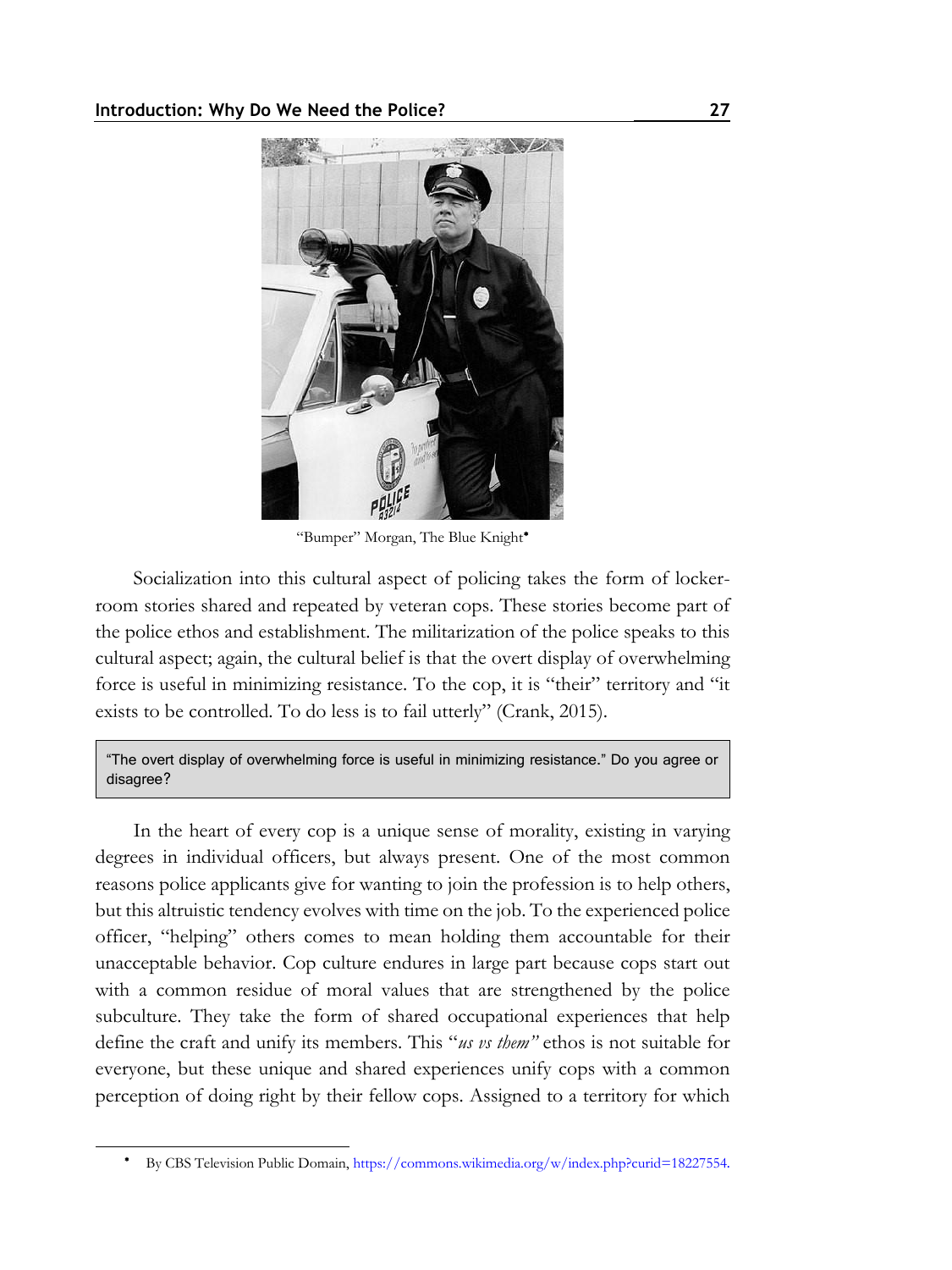they are responsible, they take on a shared and powerful vision of justice (Crank, 2015).

A shared sense of morality is built upon **territorial control**. To not exert complete and total control of the physical wellbeing of their territory is to fail as a police officer. Maintaining territorial control justifies the use of what can easily be perceived as excessive force—defined as a level of force in excess of that which would be considered reasonable under the *Graham v. Connor* standard and also referred to as "street justice." The use of excessive force is morally justified by the police subculture due to its deterrent effect in maintaining territorial control. From the viewpoint of the police subculture, to raise the standard for police use of force to a level greater than the objective reasonableness standard of *Graham v. Connor,* a standard that has been vaguely defined as "proportional," is to completely ignore the deterrent effect of "street justice" (Crank, 2015).

The police exist to protect communities from the menacing aspects of an increasingly violent society. A quest for peace through peaceful means is at the very heart of the United States democratic tradition. Nonetheless, the police are given the authority to use force when the need arises. This presents a profound dilemma: how can the public ever judge the use of force by police as acceptable when the activity itself is morally unacceptable? The legal system has established strict guidelines, based on reason, where instances of police use of force are to be consistently reactive. It is the actions of citizens reasonably categorized as a danger to others, a danger to the police officer, or any action that is resistive to an arrest that legally authorizes the police to use force. The U.S. legal system then charges the police themselves with enforcing these rules. The courts have no direct concerns unless and until offended citizens seek redress (Bittner, 1970).

Prior to the development of technology that allows easy recording of policecitizen interactions, the use of force was a behind-the-scenes phenomenon only visible to individuals who are impacted by it directly, in stories told by others, in newspaper accounts, and in entertainment media. Our collective ignorance and general acceptance of violent police behavior ended in 1992 with the video recording of the Rodney King beating. This incident initiated a change in thinking about the police and how they should interact with the public, especially in use of force situations.

Police are the one-stop-shop for settling many disputes between citizens, particularly when one feels that an authoritarian or coercive presence is needed. Consider the teacher who does not know how to deal with an out-of-control child, a citizen who is offended by the neighbor's inoperable, junk vehicle, or a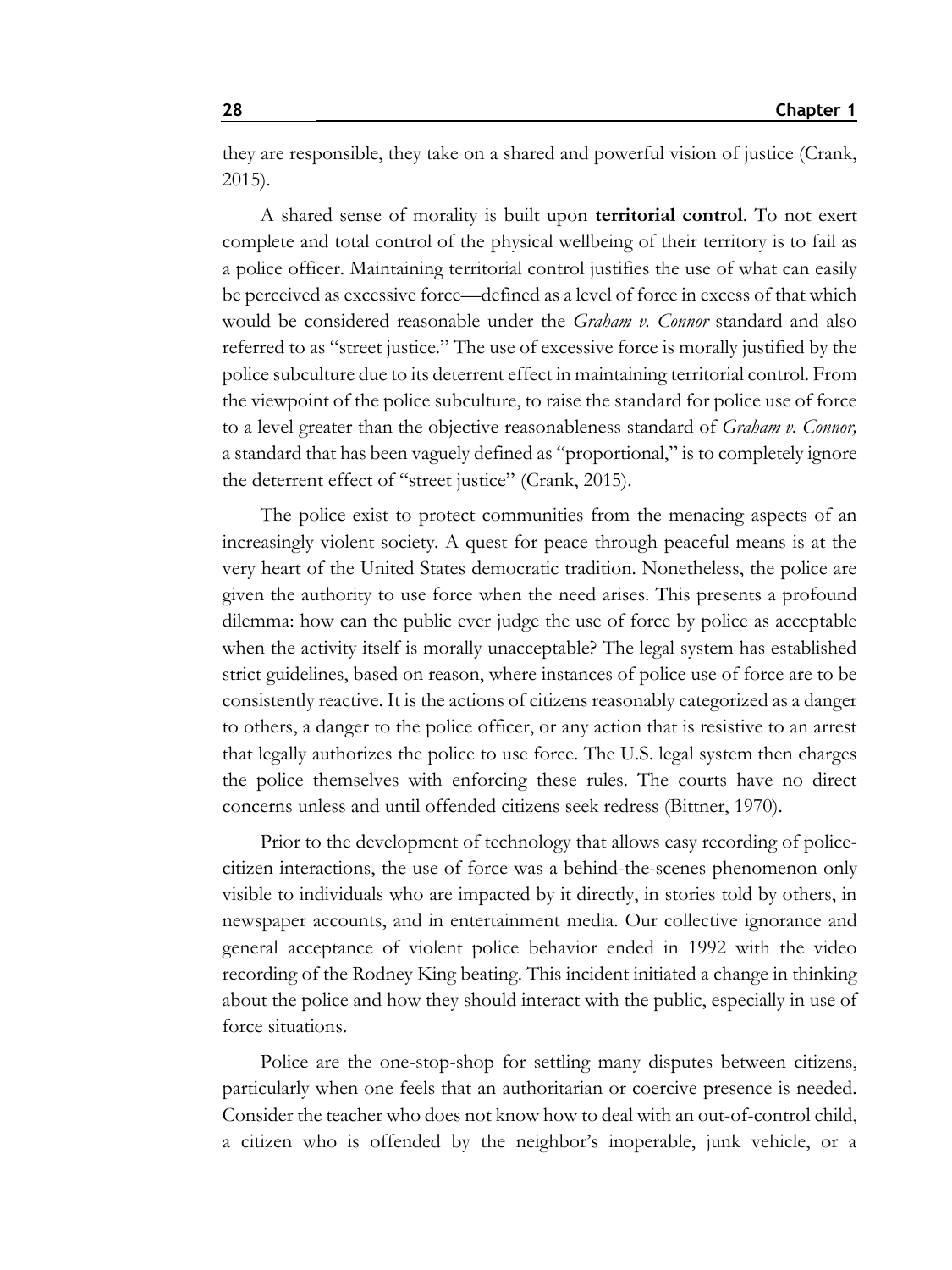community that is bothered by the young people who hang-out on the corner drinking, smoking, making inappropriate comments, and being generally intimidating. "Calling the cops" means making use of the capacity and authority to overpower resistance to achieve a desired objective (Bittner, 1970).

Perhaps nowhere is this more profound than in the case of how to deal with the mentally ill. Mentally ill persons live quiet and unobtrusive lives but are perceived as to occasionally constitute a serious hazard to themselves and others. Why do those with superior knowledge and skill when compared to the police, in areas such as psychiatry, social work and education, call the cops when interactions do not go as planned? Because, as Bittner puts it, "on the periphery of the rationally ordered procedures of medical and social work practice lurk exigencies that call for the exercise of coercion" (Bittner, 1970, p. 43). There is a need for intervention that cannot be resisted because there lies a possibility, however remote, that to not intervene forcefully would result in great harm.

Society asks that cops deal with its most profound social problems by using whatever force is necessary to shelter citizens from the criminal and the uncivilized (Bittner, 1970), yet the public complains when the police do exactly what they are asked to do. Even cases of perfectly justified use of force are now questioned because "they just look bad" (Couper, 2016). Up to this point, society reconciled the offensive nature of routine violence on the part of the police by concealing what the police do (Bittner, 1970). This is no longer possible due to the existence of video recording and social media technology.

Social Justice is a type of justice that relates to the distribution of wealth, opportunity, and privilege within a society.

To a police officer who feels compelled to employ force while engaging with an individual, *the question is not one of social justice but rather criminal justice.* Those who resist the authority of the police are challenging the established rule of law and need to be corrected. It is the behavior, not the race, age, gender, sexual orientation, religious affiliation, or national origin that matters in the police subculture. The societal problem (i.e., a social justice issue) stems from the fact that there are cultural differences related to race, age, gender, religion, national origin that conflict with those of the police:

The use of force is <u>not</u> a philosophical issue for the policeman. It is not a question of would or whether, but of when and how much. Therefore, the amount of force a policeman uses does not depend solely on himself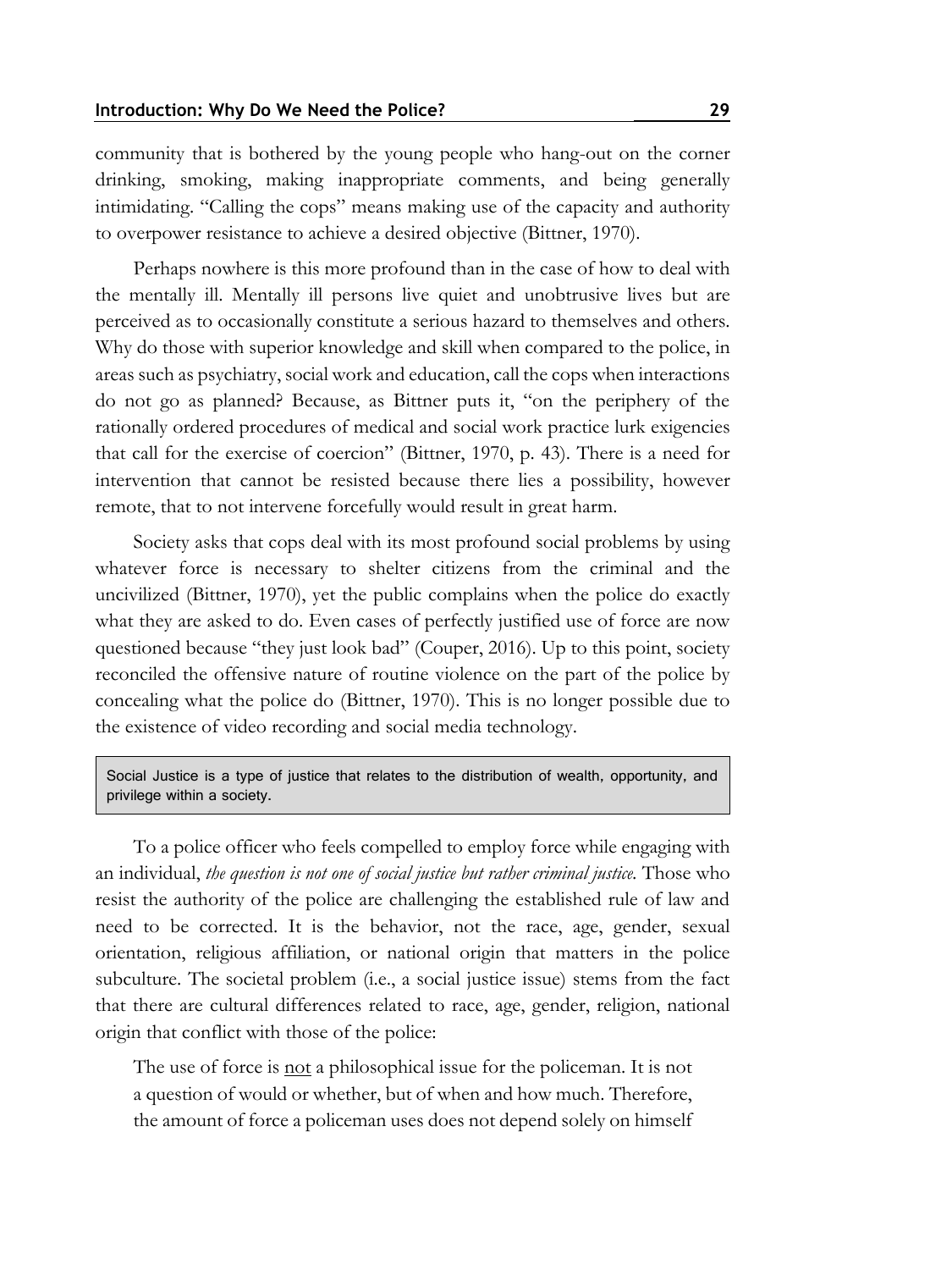but also on the character of the people he polices and the politics of his department (Bittner as cited in Crank, 2004, p. 97).

This is not to say, however, that the decision to use force (and how much force to use) has nothing to do with the individual characteristics of the resisting subject. It certainly does, but not in a manner the public may assume. The decision is often based on the officers own **"objective" bias**, which is a product of traditional police subculture.

For example, consider two separate groups of "suspicious" looking young men gathered on an inner-city street corner in a high crime neighborhood. The responding police officer has very limited information based on a dispatch information or his or her own observations. The officer must rely on stereotypes and even personal prejudice, based on their experience, as tools of survival.

Imagine two different scenes. One image is a group of males dressed in neat slacks and polo shirts standing next to a late model BMW looking like they are lost and apprehensive. The other image is of a group, on the same street corner, dressed in dirty blue jeans and hoodies, wearing ball caps on backwards and making aggressive/obscene gestures directed at the responding officer. When encountering these two situations, the police officer's attitude and behavior, which may impact their decision to use force, are likely very different.

The question is why? Notice that race is not a factor here, but the reader's own implicit bias might have kicked-in when picturing each of these scenes in the mind. When one adds in the cultural socialization that occurs with a police officer, one is better equipped to relate to the police subculture and the idea of *objective bias*; that being a bias that is not merely the product of one's personal experiences, attitudes and point of view.

Objective bias refers to stereotypical attitudes or even prejudice that is based upon actual experience or empirical data.

Danger is a constant companion in policing, but according to Kappeler (1993) law enforcement is not a particularly dangerous occupation. Some dismiss danger as something that is overblown by the police themselves. To truly understand the element of danger within the police subculture one must experience it for oneself. One can begin to understand the police subculture by simply requesting a ride-along with a local police department. During a ride-along, a citizen can note how the behavior of people changes as they notice a police officer driving slowly down a residential street or watch the reaction of bystanders as the squad car approaches a disturbance.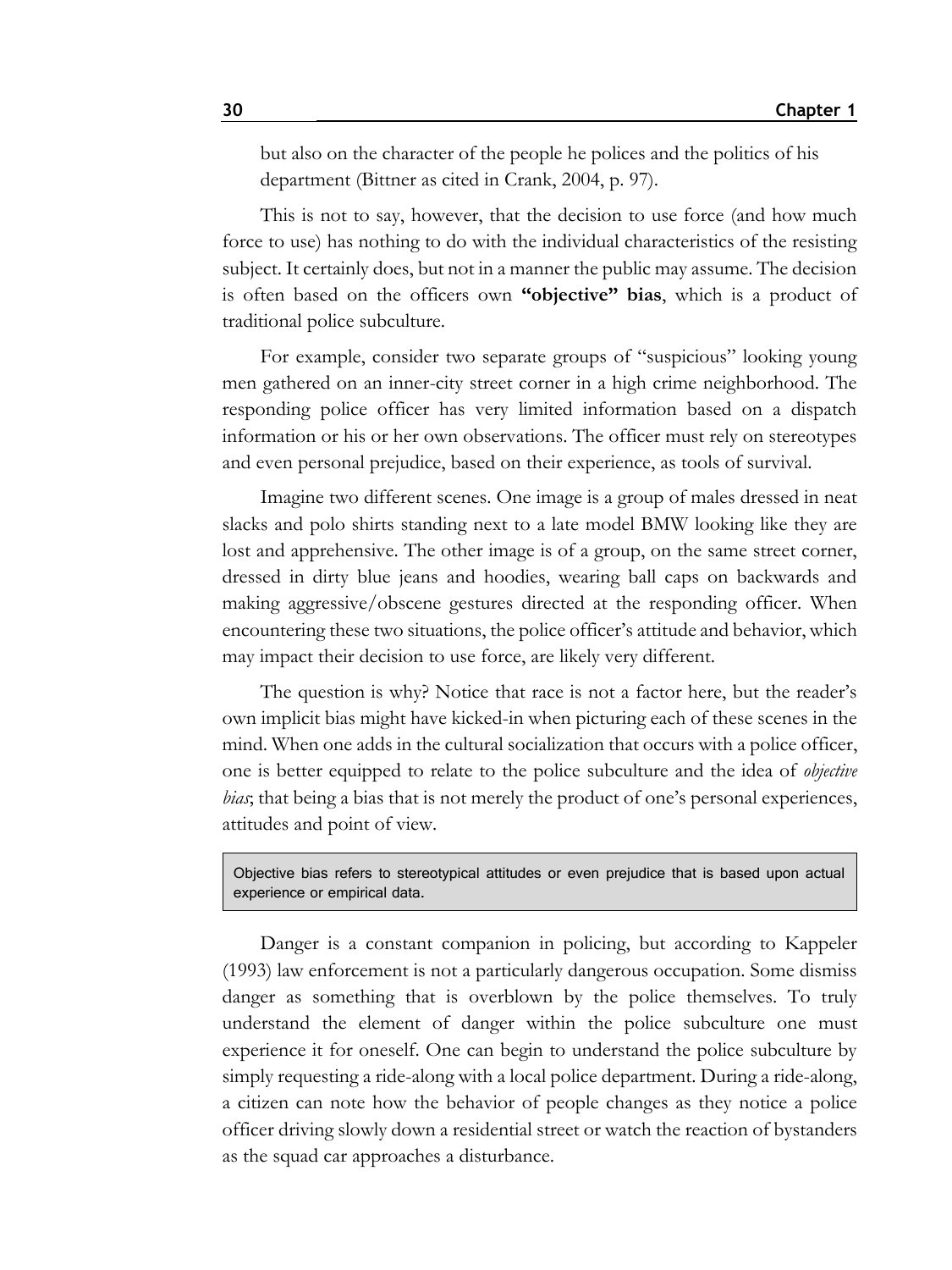One might experience the apprehension, uncertainty, and fear that cops live with every day. The same people cops are sent to protect might also have negative views of police officers, further adding to these feelings. Simply being affiliated or associated with a cop in these brief moments may make one aware of the animosity that is directed at the police regularly.

The uncertain nature of police work heightens the feelings of danger and fear in the police subculture. There have been rare but widely publicized cases of people actively seeking to injure, fight, or kill police officers for no other reason than the authority the police represent. Current knowledge and training capacities make it difficult for police to determine who is actually a danger, so police often rely on objective bias to gain some measure of personal security when dealing with the multitude of ambiguous situations and unknowable individual motivations. It is a way for the cop to control his or her own fear of the unknown:

Police officers, because their work requires them to be occupied continually with potential violence, develop a perceptual shorthand to identify certain kinds of people as **symbolic assailants**, that is, as persons who use gesture, language and attire that the police have come to recognize as a prelude to violence (Skolnik, 2011).

The original examples of the characteristics of *"symbolic assailants"* from Skolnick's first edition, published in 1965, include "a youth dressed in a black leather jacket and motorcycle boots." Today the clothing has changed but not the behavior, as described by Skolnick: "A young man may suggest the threat of violence to the police by his manner of walking or 'strutting,' the insolence in the demeanor being registered by the police as a possible preamble to later attack" (Skolnick, 2011, p. 43).

What kinds of clothing and behaviors displayed by others make you apprehensive or even fearful? Why?

Because police officers have been cast in such a negative light, police now experience profoundly disrespectful treatment in some areas. As a result, police perceive many citizens as symbolic assailants. There is little comfort in the knowledge that the truly dangerous—those who will actually kill an officer if they get the chance—rarely communicate the threat openly, like the symbolic assailant. The truly dangerous will be the quiet ones; the symbolic assailant, on the other hand, may attack or resist but will merely be showing-off for his or her friends. If the symbolic assailant happens to badly injure or kill an officer, the outcome is usually the result of luck or accident.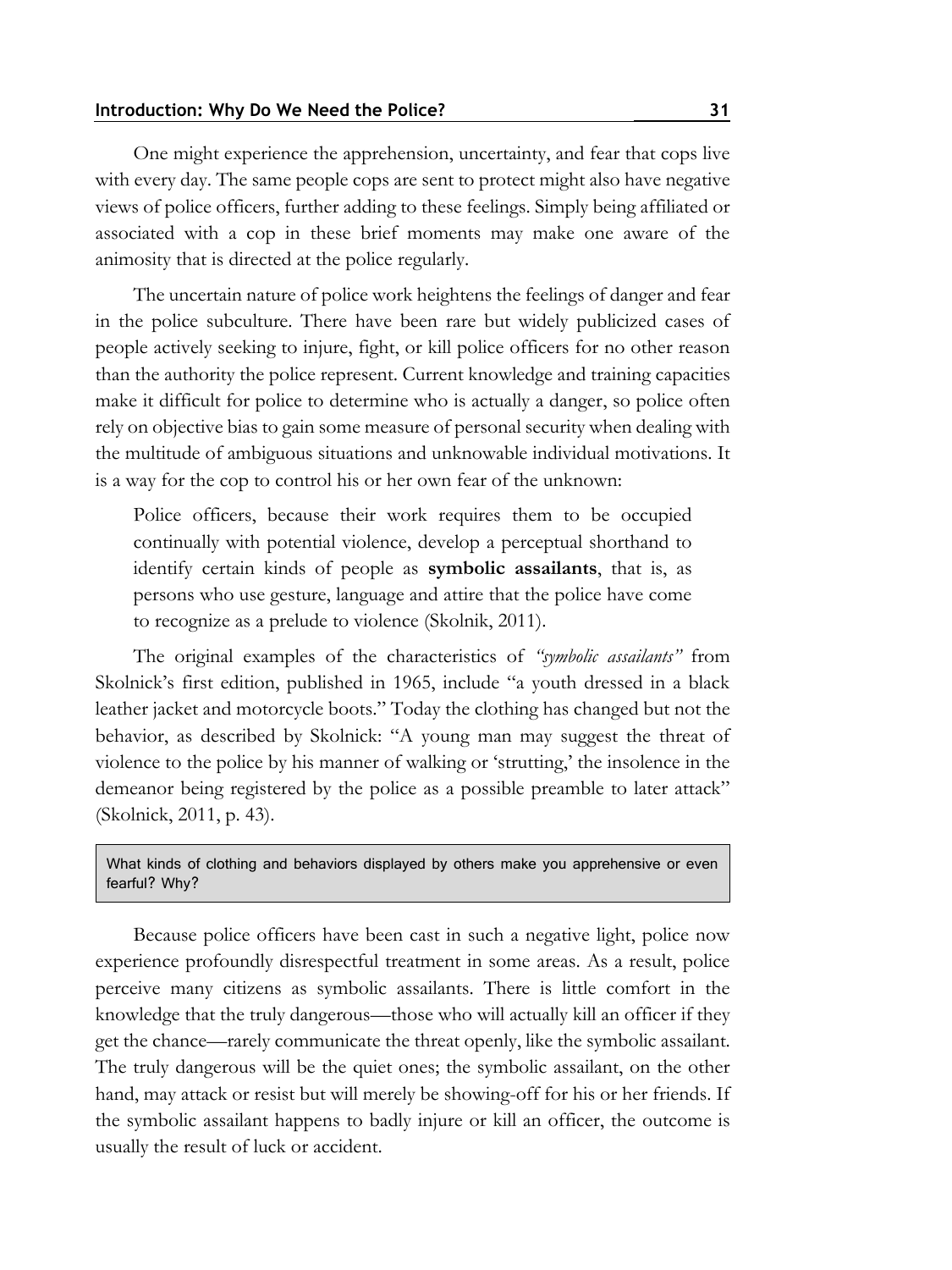The common theme of danger is a tremendously powerful cultural element, a stimulus for cultural identity (VanMaanen, 1973). Through training and socialization, danger—and the fear strongly linked to it—is controlled for by the use of force. **Force is not an analytical construct for cops—it is a way to deal**  with fear. The police socialization process weeds out those who are unable or unwilling to use force. Rookie cops, who are hesitant in the use of force, are viewed as a danger to themselves and others who work with them. If they make it through probation, they will soon find themselves isolated from their fellow cops. This makes the use of force a powerful stimulus for socialization and acceptance into the police subculture. Crank (2004) notes that officers who use as much force as they can get away with, as opposed to what is reasonably necessary, are described as a "cop's cop" in traditional police subculture (p. 106).

In the context of racial disparities in police contacts, the concept of the symbolic assailant gains strength:

The patrolman believes with considerable justification that teenagers, Negros, and lower income persons commit a disproportionate share of all reported crimes; being in those population categories at all makes one, statistically, more suspect than other persons but to be in those categories and to behave unconventionally is to make oneself a prime suspect (Wilson, 1968).

When suspect descriptions are broadcasted over a police scanner to units in an urban area, the suspects are often described as being in the ages of 14 to 20. More often than not, a racial description of Black or Hispanic is also provided by the caller or victim. These descriptions are merely relayed by the dispatch center to officers based on caller, victim, and witness descriptions. They are not a product of police bias.

Consider a black teenager who engages in what Wilson refers to as "unconventional" behavior. This reflects Skolnick's "insolence in behavior" and translates into hostile, disrespectful, antagonistic, and even threatening behavior directed at the police. Such behavior makes them prime targets for police attention. The targeting is not based on race, as there are actually many young white males who behave in a hostile, disrespectful, antagonistic, and threatening manner toward the police. The targeting is based upon the behavior of the individual. Given the context of the police subculture it is not reasonable to fault the police officer for bias that is a product of their socialization, training, experiences, and available information; police are merely responding to the conditions and situations that they face, just as any rational human being would.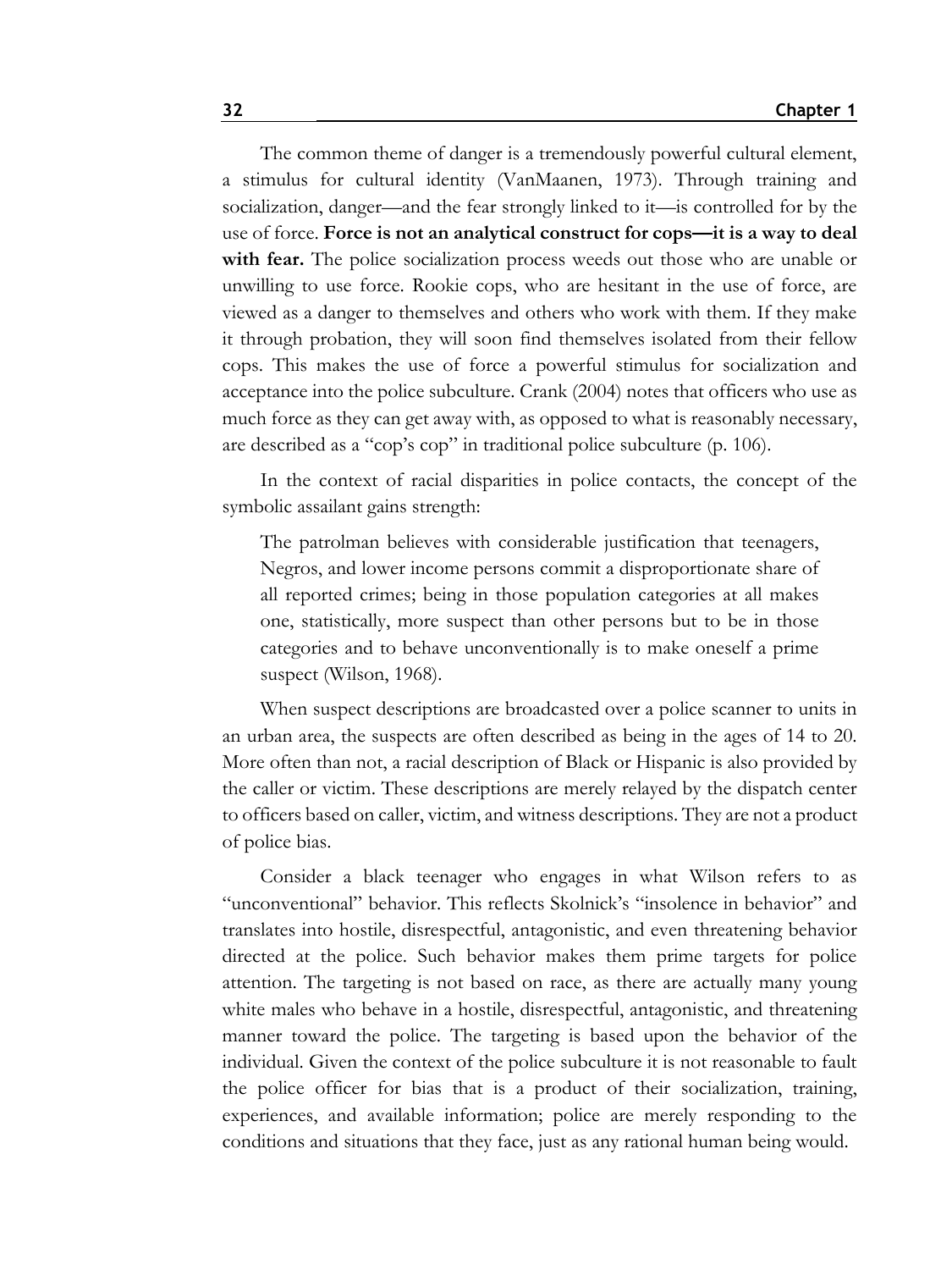However, there are also many who do not display the "insolence in behavior" that is characteristic of the symbolic assailant. Treating them as such reflects *subjective bias* on the part of a police officer. Intentional acts that are a product of subjective bias, i.e., behavior that rises to the level of brutality should be condemned for it is this kind of behavior that undermines public trust and police legitimacy.

Subjective bias is prejudice based on one's personal point of view, opinion, and attitude. It comes with a tendency to group people into categories based upon their characteristics such as race, religion, national origin, age, or gender. This is the foundation of racism.

Racism is a belief that race is the primary determinant of human traits and capacities and those racial differences produce an inherent superiority of a particular race. [www.merriam](https://www.merriam-webster.com/)[webster.com/](https://www.merriam-webster.com/)

The belief that all members of each race possess characteristics or abilities specific to that race, especially so as to distinguish it as superior or inferior to another race or races. en.oxforddictionaries.com

The victims of **historic marginalization**, predominantly African Americans, also have a right to their own sense of objective bias regarding the police. Cops routinely display what can easily be interpreted as "insolence of behavior" with regard to some citizens. This manifestation of what Skolnick calls the symbolic assailant can also be applied to the police themselves, when viewed through the perspective of a black, male teenager in communities traditionally experiencing poor police-community relations. Given these experiences and the unique cultural attributes of ghetto life, it is also not reasonable to fault them for this bias as it too is a product of their socialization. A compassionate, cooperative, and serviceoriented police department has the capacity to recognize their own biases as well as the lens through which their constituents view them.

The legacy of the professional reforms of the mid-twentieth century places a high value on efficiency. To the police officer, working and living within the police sub-culture, coercion and force are the most efficient means of gaining compliance and maintaining order. To take this further, the concept of efficiency is likely to encourage a professionally minded police officer to use as much force as they can get away with, as opposed to what is objectively reasonable. Why? Because doing so will have a **deterrent effect** on those who seek to challenge the authority of the police. This is what the author refers to as the *dark side* of the police sub-culture.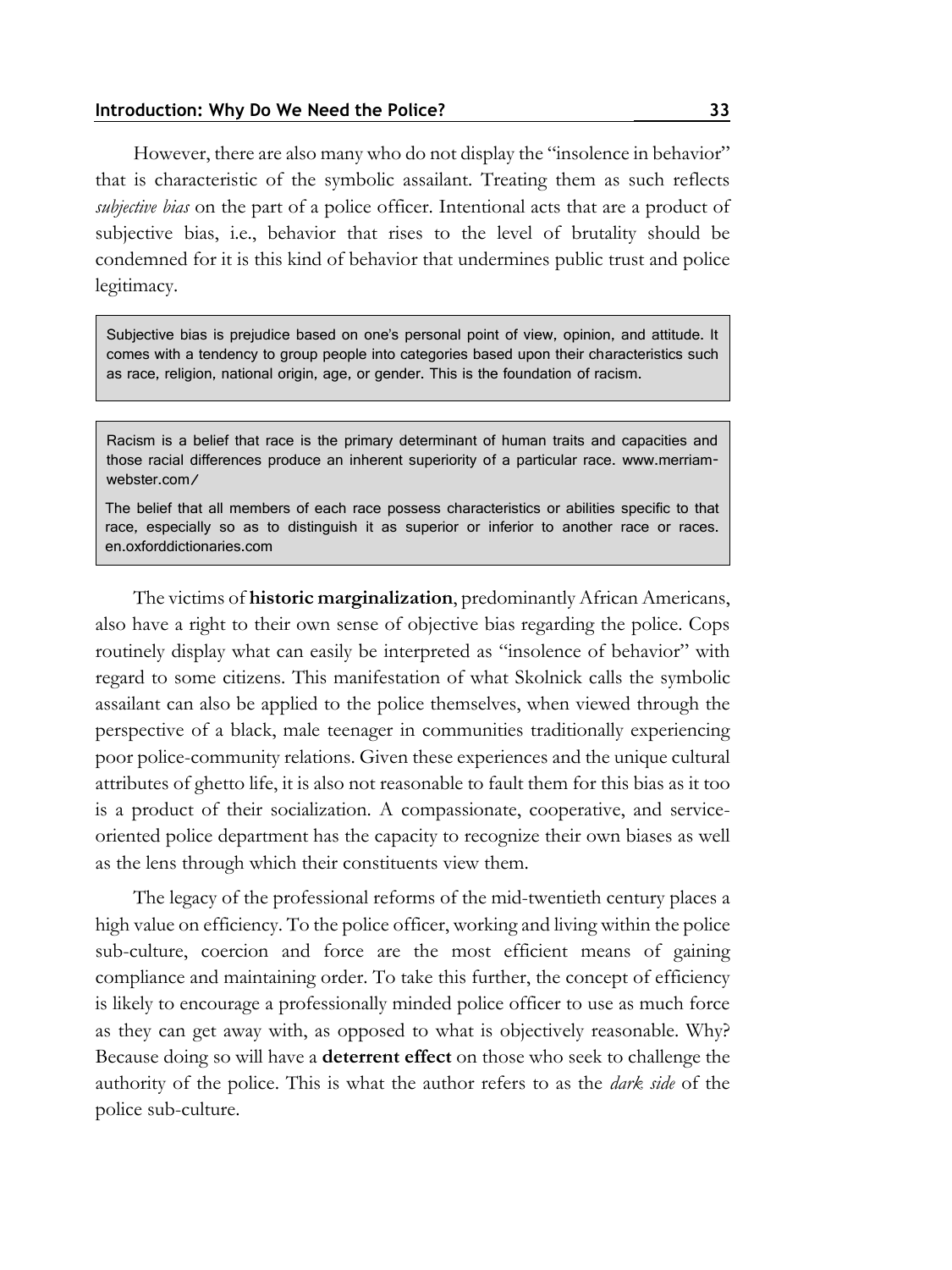### **NO JUSTICE NO PEACE**



Protestors demonstrating against the use of force by police<sup>\*</sup>

In the wake of the very rare but dramatically publicized killings of unarmed men by police we hear protestors chant "No justice, no peace." What, exactly, do they mean?

It could be meant as a threat, as it most often is; the threat being that if there is a lack of justice, in the eyes of protestors, then they will attack. In the wake of the Michael Brown killing in Ferguson, Missouri, protestors were unwilling to allow the investigation to run its course. Instead, they took to the streets chanting in a highly charged emotional environment.

A former Congressman writing in the Washington Times interpreted this chant as a threat, stating:

*Instead of waiting out the investigation, they're chanting, "No justice; No peace!" as a politically correct slogan that actually means, "We want revenge!" That attitude makes bad things become worse*.

*"No justice; No peace!" isn't simply a slogan; it's actually a threat . . . that will be extracted against anyone who doesn't bow to the protestors' demands*. **7**

A threat to engage in violence strikes at the essence of what the police exist to prevent. Yet, in this case it is actually the behavior of the police, the killing of Michael Brown that is perceived as the injustice that provoked the threat, placing the police throughout the nation in an untenable crisis with regard to police community relations. The mission of the police is to maintain law and order; the peace that is being breached as the result of perceived injustice. The fact is that justice, in any objective sense, can never exist without peace. The police exist to

٠ Image labeled for unrestricted use.

**<sup>7</sup>** [http://bigthink.com/praxis/what-does-no-justice-no-peace-really-mean.](http://bigthink.com/praxis/what-does-no-justice-no-peace-really-mean)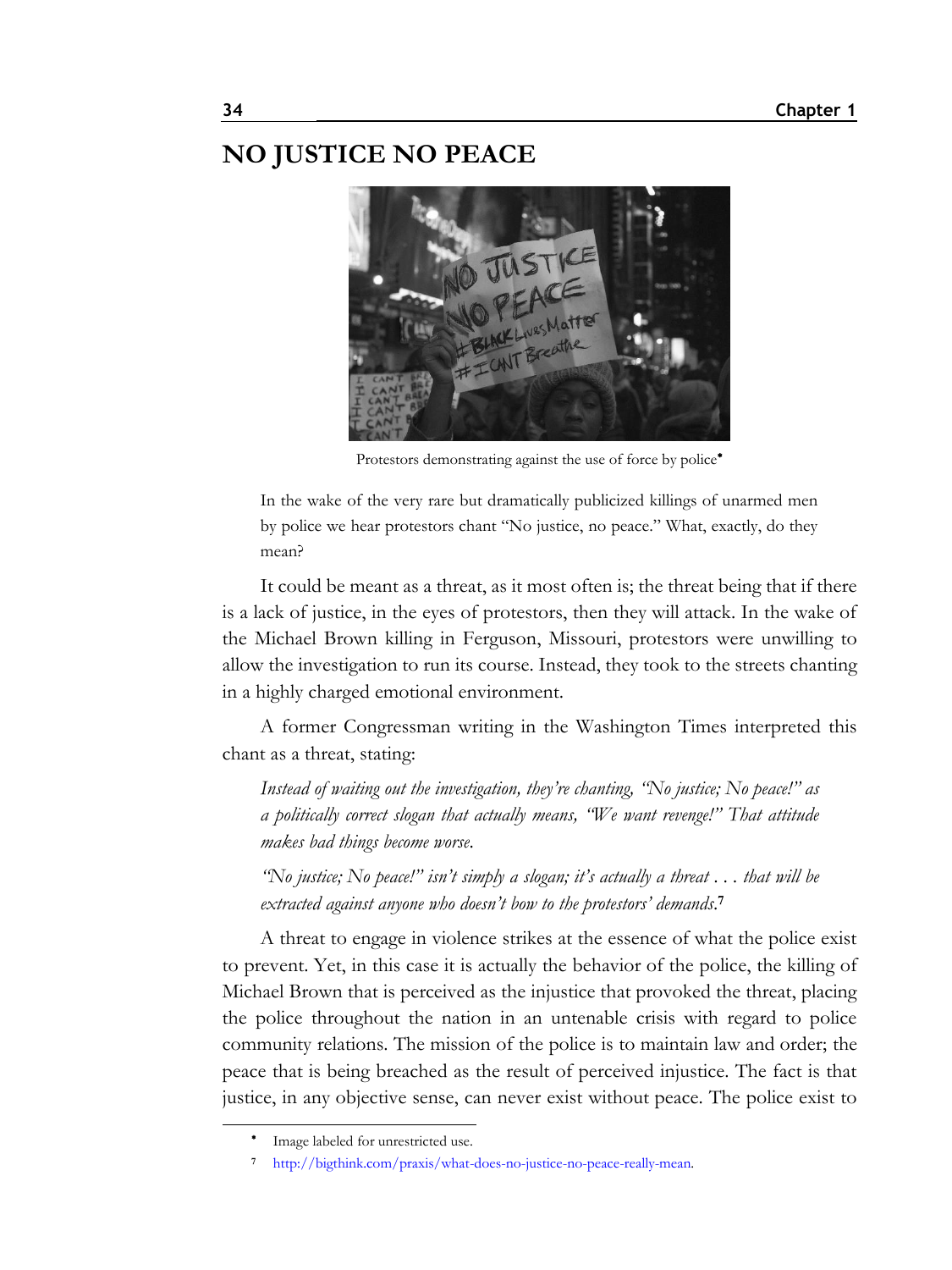provide the very condition that enables justice to emerge. Any initiative aimed at furthering social justice, however that is defined, needs a peaceful, thoughtful, and rational setting to grow and develop. That is why the police are needed, to provide the peace so that rational minds can prevail and build a better sense of justice.

*There can be no justice without peace and there can be no peace without justice*.

*—Martin Luther King Jr*.

The chant "No Justice No Peace!" presents a fundamental conflict for our society. Without the rule of law enforced by the police, justice erodes. Yet the very actions of the police to maintain law and order are viewed as unjust and illegitimate by emerging actors on a mission to bring about radical change. How can the police manage this conflict?

### **Chapter Summary**

Enlightened thinkers such as Rousseau, Locke and Hobbes provided lengthy works on what is now referred to as the *social contract,* the idea that all members of society agree and surrender certain natural rights to the government in return for security. In order to provide that security, the government is invested with limited powers, such as the use of force and coercion to maintain social stability and protect the individual interests of societal members. Individuals, in turn, give up the right to use physical force in their own defense and in their efforts to secure the necessities for survival. The government is expected to provide an effective system for regulating conduct and to create forums for resolving conflict.

The term "state of nature" refers to the hypothetical conditions experienced by people before societies came into existence. In such a hypothetical condition, all people would have been subject to what is observable in nature, to natural conditions such as the supremacy of the physically and mentally strong and the subjugation of the weak. Conversely, Rousseau believed that the nobility of the state of nature was corrupted by the unnatural limitations of civilization. He believed in the nobility of the state of nature and that man, free from the unjust societal institutions, would pursue the social good as the highest virtue.

The police exist to provide a sense of security. The idea that people may go about their normal lives without fear of being attacked, without fear of having their property taken from them, and in the Unites States, the ability to enjoy constitutionally protected rights from governmental intervention has been a fundamental characteristic of American life since the colonial period.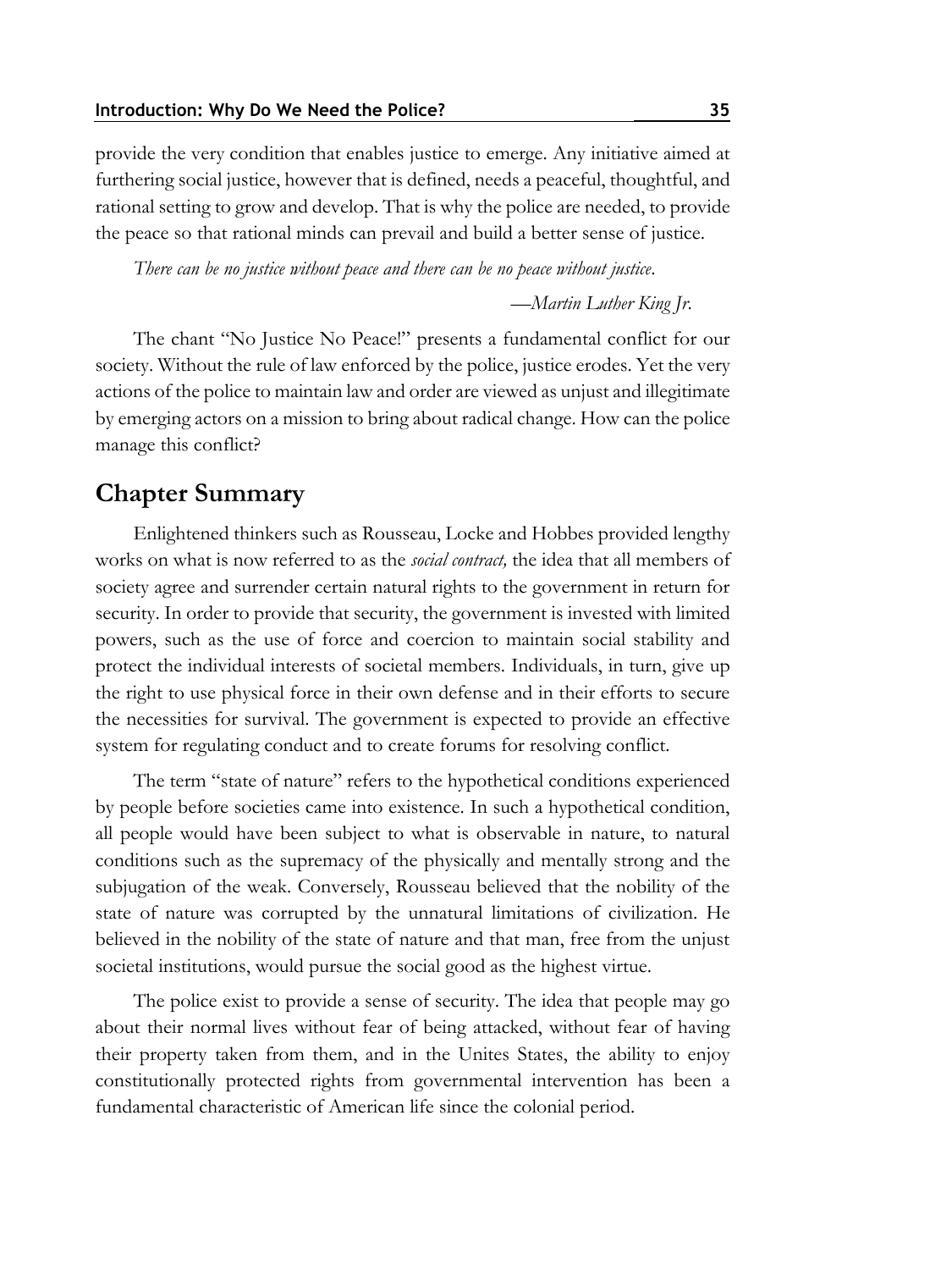At the heart of the policing function is the capacity to use force and coercion, albeit as a last resort, to fulfill this basic mission. Civilized society in the United States, and in the western world generally, has rejected the idea of individuals using force with the exception of self-defense and has legitimized the use of repressive force by the police out of necessity.

Problems arise in the police community relationship when the actions of the police are not generally viewed as fair, just or reasonable. Perception is not the actual sensory input we receive from our eyes, ears, hands, etc. It is the process of creating meaning from those sensory inputs. Police officers can generate anxiety through their mere presence and the wise police officer understands how to mitigate or enhance this affect. The best cops know how to manipulate emotion to their own advantage and emotion is often based on perception. The problem is that what is in the advantage of a typical police officer may not be conducive to great police community relationships; they may, in fact, cause conflict.

The police function in a world governed by the law; the law in-turn is governed by the world of fact and objective reason. Subjective information is based on personal opinions, attitudes, experiences, interpretations, points of view, emotions and judgment, whereas objective information or analysis is fact-based, measurable and observable.

Culture is the way of life shared by members of a society. It includes language, values, symbolic meanings, technology, and material objects. Policing has a unique sub-culture characterized with symbols that include the uniform, badge, gun, and squad car as well as the unique language (such as, coded communications, acronyms, euphemisms) that is rarely understood by those outside of the police subculture. Deeply embedded in the police subculture is the idea that effective cops control their assigned territories. This idea takes the form of a moral imperative in the socialization of a police officer: cops do what they must to control their turf in face-to-face encounters with the public. A shared sense of morality is built upon territorial control. To not exert complete and total control of the physical wellbeing of their territory is to fail as a police officer. Maintaining territorial control justifies the use of what can easily be perceived as excessive force.

The chant "No Justice No Peace!" presents a fundamental conflict for our society. The mission of the police is to maintain law and order and the rule of law, without which justice erodes. Yet the very actions of the police to maintain law and order are viewed as unjust and illegitimate by emerging actors on a mission to bring about radical change. How can the police manage this conflict?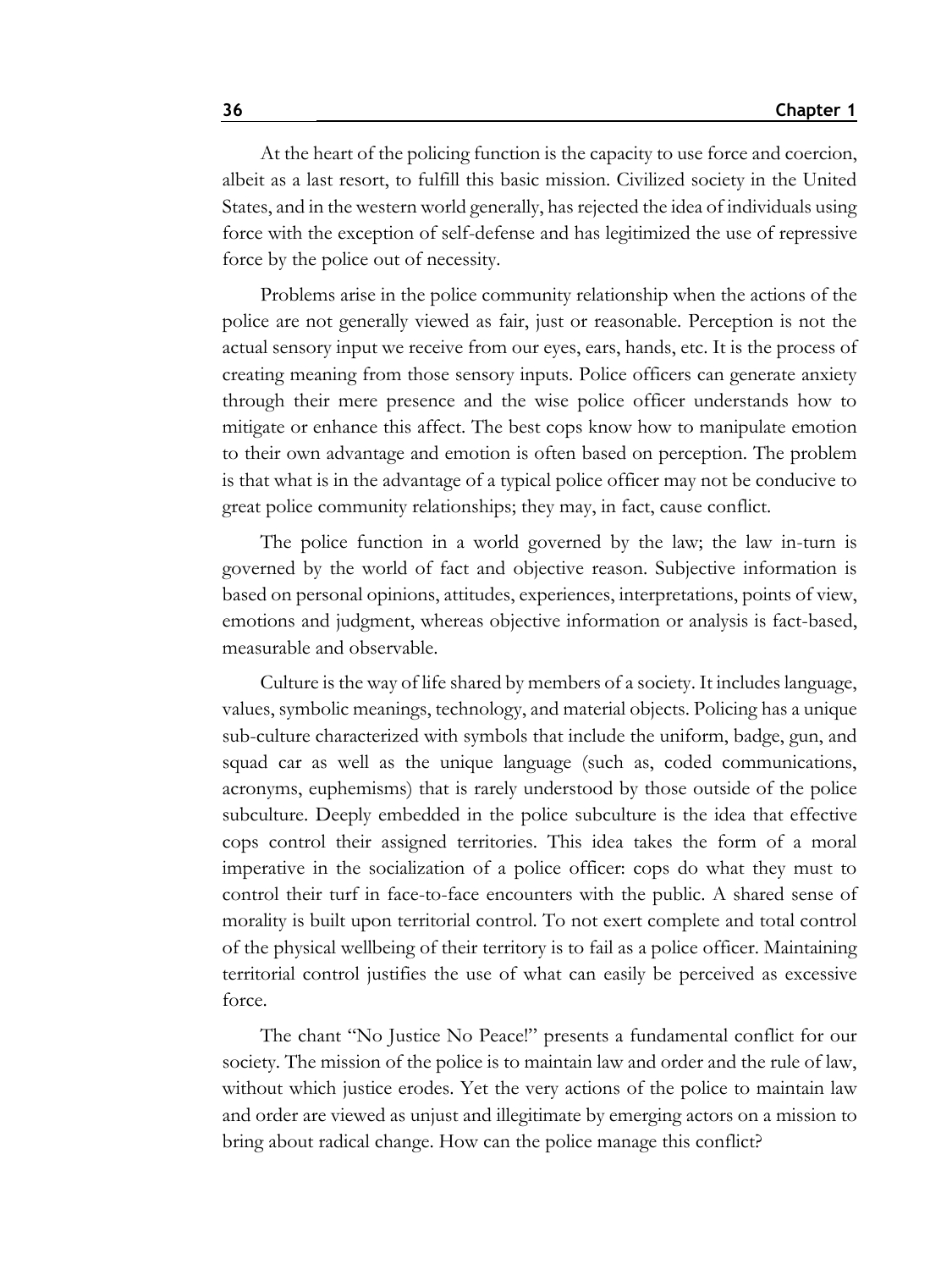### **Bibliography**

- ABC News. (2016, October). Chicago Police Officer Says She Feared Using Gun While Being Beaten. [http://abc7chicago.com/news/chicago-cop-says-she](http://abc7chicago.com/news/chicago-cop-says-she-feared-using-gun-while-being-beaten/1543015/)[feared-using-gun-while-being-beaten/1543015/.](http://abc7chicago.com/news/chicago-cop-says-she-feared-using-gun-while-being-beaten/1543015/)
- Bittner, E. (1970). *The Functions of the Police in Modern Society as cited in Crank 2004*. Washington, DC: National Institute of Mental Health.
- Breitman, G. (1965). *Malcom X Speaks*. New York: Grove Press.
- Brogan, D. (2016, June). "It Looks Like Excessive Force Was Used". *Isthmus*.
- Clark, D. (1998). The Many Meanings of the Rule of Law. In J. Kanishka, *Law, Capitalism and Power in Asia*. New York: Routledge.
- Couper, D. (2016, August). A Different Way to Look at the Genele Laird Incident. *The CAP Times, Madison Wisconsin*.
- Crank, J.P. (2015). *Understanding Police Culture*. Routledge.
- Dobbin, F.K. (2016, July). Why Diversity Programs Fail. *Harvard Business Review*, 52–60.
- FBI, Office of Partner Engagement. (2017). *The Assailant Study—Mindsets and Behaviors*. Washington, DC: Federal Bureau of Investigation.
- Final Report of the President's Task Force on 21st Century Policing. (2015). *President's Task Force on 21st Century Policing*. Washington, DC: Office of Community Oriented Policing Services.
- Gaines, L., Kappeler, V. (2011). *Policing in America, 7th ed*. Waltham, MA: Anderson.
- Hunter, R.D. (2011). *Police Community Relations and the Administration of Justice, 8th ed*. Saddle River, NJ: Pearson.
- Leibowitz, M. (2016, June). Forced Diversity Training Backfires, Claims Harvard Study. *Fox News U.S*.
- Locke, J. (1680). *Two Treatises on Government*.
- Loftus, E. (1996). *Eyewitness Testimony*. Cambridge: Harvard University Press.
- Martin, J. (2014, December). Policing Is a Dirty Job, But Nobody's Gotta Do It. 6 Ideas for a Cop Free World. *Rolling Stone*.
- Putnam, R.D. (2007, June). E Pluribus Unum: Diversity and Community in the Twenty-First Century. *Scandinavian Political Studies*, *30(2)*, 137–299.